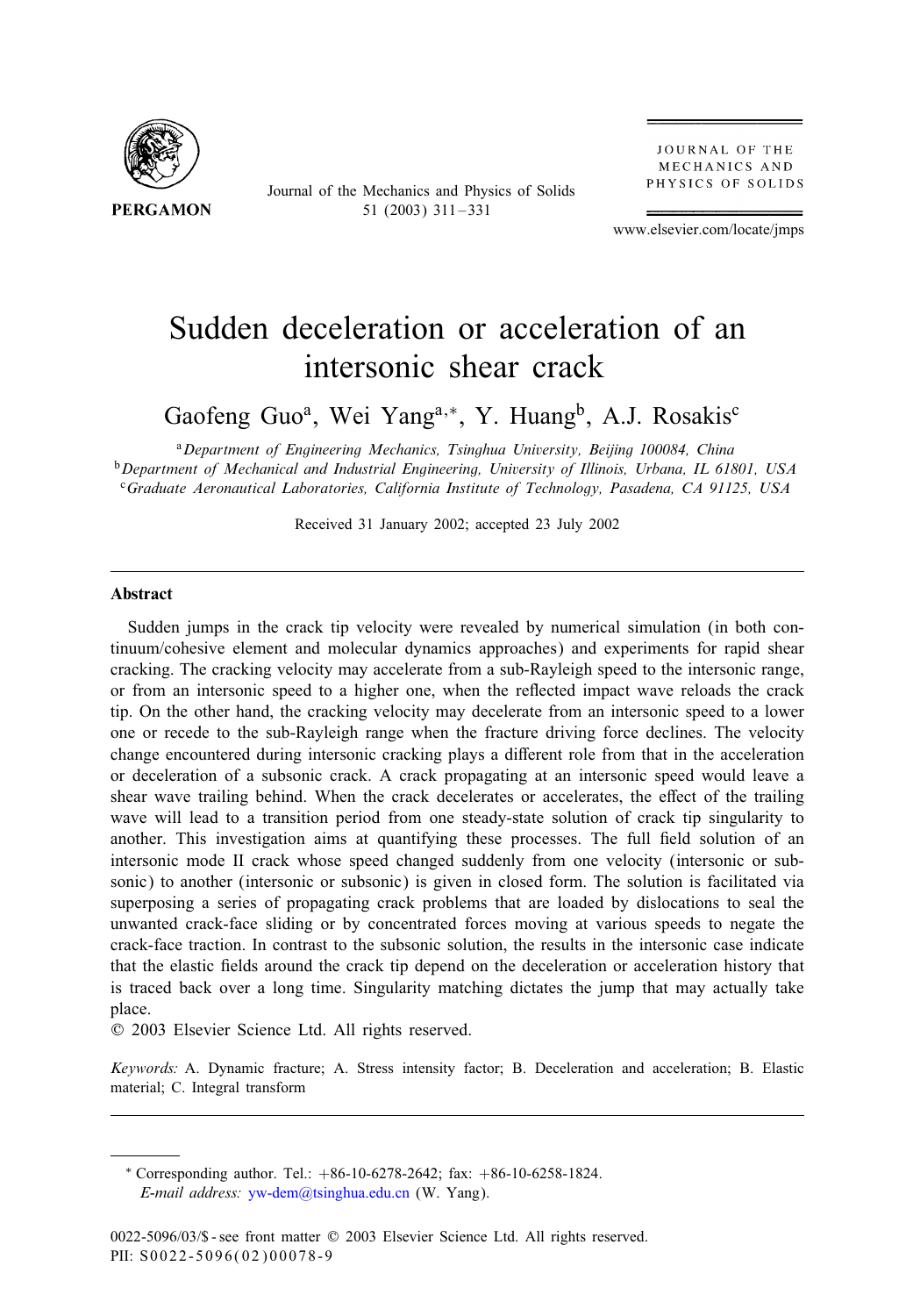#### 1. Introduction

The possibility of intersonic crack growth under shear-dominated loading was first examined by [Burridge \(1973\)](#page-19-0) under the condition of negligible cohesion, with the crack tip velocity v between shear wave speed  $c_s$  and longitudinal wave speed  $c_1$ . Using a cohesive strip model, [Andrews \(1976\)](#page-19-0) predicted that an intersonic crack eventually stabilizes at the crack tip velocity of  $\sqrt{2}c_s$ . The pioneering work on a steady-state intersonic crack ( $c_s < v < c_l$ ) advancing in an elastic medium [\(Freund, 1979;](#page-19-0) [Burridge](#page-19-0) [et al., 1979\)](#page-19-0) indicated that the stress singularity of intersonic cracks is less than  $\frac{1}{2}$ except at a special (radiation free) crack tip velocity of  $\sqrt{2}c_s$ , at which the energy release rate is 5nite and non-vanishing. There were also early analytical studies of shear-dominated intersonic crack propagation at a constant crack tip velocity subjected to uniform shear on crack faces [\(Brock, 1977\)](#page-19-0), stress singularity [\(Simonov, 1983;](#page-19-0) [Broberg, 1989\)](#page-19-0) and self-similar crack propagation [\(Broberg, 1994\)](#page-19-0).

For the first time in laboratory experiments, [Rosakis et al. \(1999, 2000\)](#page-19-0) observed shear-dominated intersonic crack propagation along a weak plane in an otherwise homogeneous brittle polyester resin. The crack tip velocity not only exceeded the widely believed limit for crack propagation, Rayleigh wave speed  $c<sub>R</sub>$ , but also exceeded the shear wave speed  $c_s$  and approached the longitudinal wave speed  $c_1$ . The weak plane in polyester resin served as the preferred path for crack propagation, and prevented crack kinking and branching. Intersonic crack propagation was also observed in uni-directional fiber-reinforced composite materials [\(Coker and Rosakis, 2001\)](#page-19-0), in which weak interfaces between the fibers and the matrix material became the preferred paths for crack propagation. Indirect evidence of shear crack propagation in excess of shear wave speed has also been provided from observations of shallow crustal earthquakes [\(Archuleta, 1982;](#page-19-0) [Beroza and Spudich, 1988;](#page-19-0) [Wald and Heaton, 1994;](#page-19-0) [Ellsworth and](#page-19-0) [Celebi, 1999\)](#page-19-0).

Experiments by [Rosakis et al. \(1999, 2000\)](#page-19-0) and [Coker and Rosakis \(2001\)](#page-19-0) have motivated recent analytical and numerical studies on shear-dominated intersonic crack propagation. [Broberg \(1999a\)](#page-19-0) and [Huang et al. \(1999\)](#page-19-0) obtained the asymptotic crack tip field for an intersonic crack in an orthotropic solid, while [Gao et al. \(1999\)](#page-19-0) investigated the radiation-free intersonic crack tip velocity in general anisotropic solids. [Abraham and Gao \(2000\)](#page-19-0) used molecular dynamics to study transition of a subsonic shear crack to an intersonic crack propagating along the interface between two weakly bonded, identical harmonic crystals. [Gao et al. \(2001\)](#page-19-0) studied the same problem with linear elasticity theory and established that, without any parameter fitting, continuum analysis agreed well with [Abraham and Gao's \(2000\)](#page-19-0) atomistic simulations. [Needleman \(1999\),](#page-19-0) [Needleman and Rosakis \(1999\),](#page-19-0) [Yu and Suo \(2000\),](#page-20-0) and [Geubelle and Kubair \(2001\)](#page-19-0) investigated shear-dominated intersonic crack propagation with cohesive zone models in order to remedy the issue of vanishing crack tip energy release rate. [Huang and Gao \(2001\)](#page-19-0) obtained the fundamental solution for an initially stationary crack starting to propagate at an intersonic speed once a pair of concentrated shear forces are applied on the crack faces. This fundamental solution can be used to construct the general solution for uniform intersonic crack propagation subjected to an arbitrary initial equilibrium field. Finally, [Antipov and Willis \(2002\)](#page-19-0)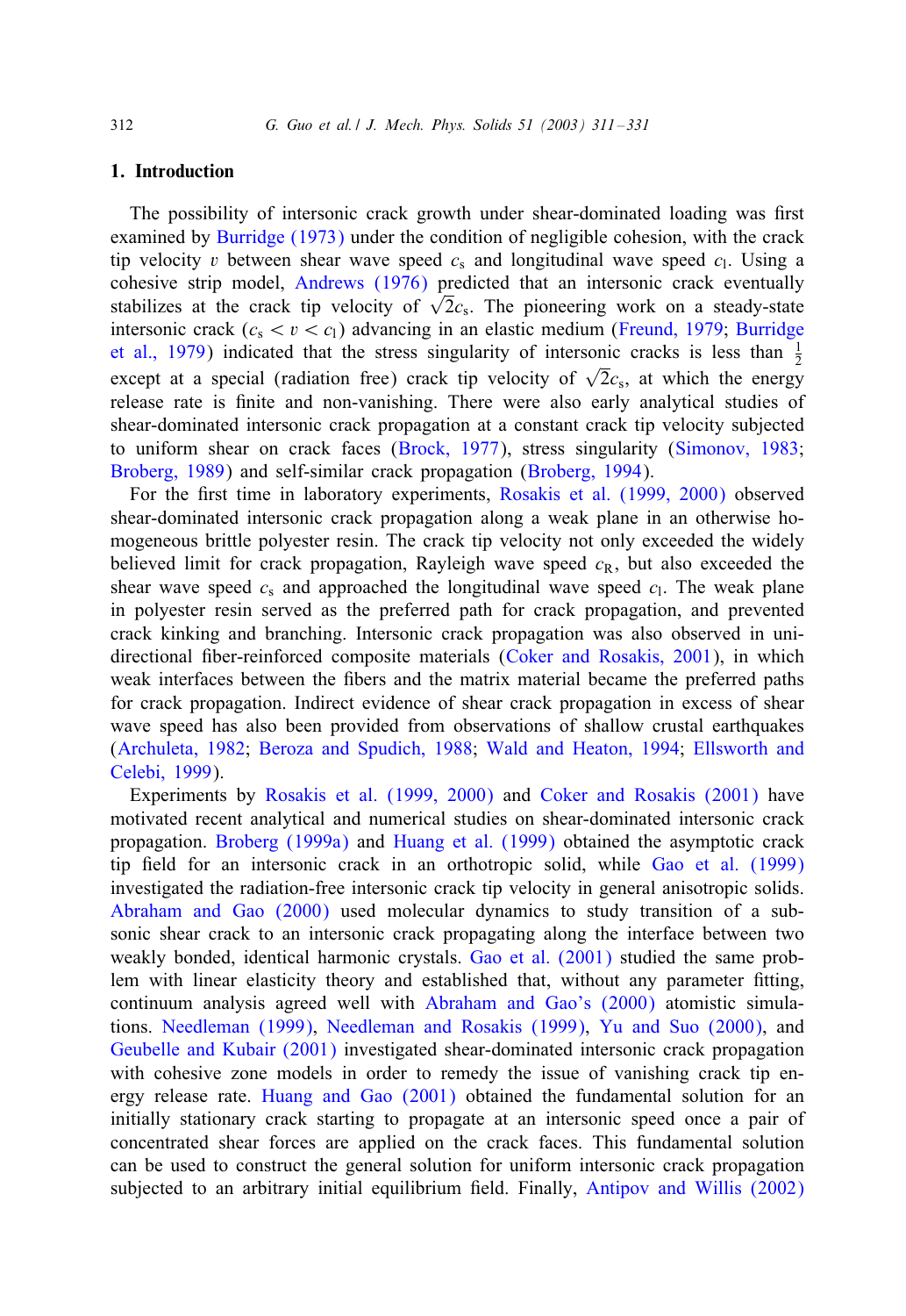obtained the fundamental solution for intersonic crack propagation in linear viscous solids.

For a crack propagating within the sub-Rayleigh regime ( $v < c<sub>R</sub>$ ), the solution for arbitrary, non-uniform crack tip motion has been obtained (e.g., [Freund, 1972, 1990;](#page-19-0) [Kostrov, 1975;](#page-19-0) [Brock, 1977;](#page-19-0) [Willis, 1989\)](#page-20-0). [Freund \(1972\)](#page-19-0) observed that, when a sub-Rayleigh crack is suddenly stopped, the equilibrium solution immediately radiates out from the crack tip at shear wave speed. This critical observation enabled him to obtain a solution for a crack that suddenly stops and resumes propagating at a different sub-Rayleigh velocity, and to construct a general solution for non-uniform (sub-Rayleigh) crack propagation. This eventually led to a universal relation between the dynamic stress intensity factor and its equilibrium counterpart for the same crack geometry. For intersonic crack propagation ( $c_s < v < c_l$ ), however, recent work of [Huang](#page-19-0) [and Gao \(2002\)](#page-19-0) showed that the stress intensity factor does not instantaneously reach its equilibrium value when an intersonically propagating crack tip is suddenly arrested. This is because the Rayleigh and shear waves are still trailing behind the intersonic crack tip at the instant of crack arrest. In fact, [Huang and Gao \(2002\)](#page-19-0) showed that the equilibrium stress intensity factor is reached after a finite delay, i.e. after all the waves trailing behind have passed the arrested crack tip. Accordingly, the universal relation between dynamic and static stress intensity factors does not hold for intersonic crack propagation.

Numerical simulation via continuum/cohesive elements [\(Needleman, 1999;](#page-19-0) [Needleman and Rosakis, 1999\)](#page-19-0) revealed sudden jumps in the crack tip velocity. When the impact wave arrives, the crack tip may accelerate from a sub-Rayleigh speed to an intersonic speed (typically close to the longitudinal wave speed) crossing the forbidden velocity zone, or from an intersonic speed to a higher one. The same phenomenon of instant acceleration was observed in molecular dynamics simulations [\(Abraham and](#page-19-0) [Gao, 2000;](#page-19-0) [Gao et al., 2001\)](#page-19-0). The crack tip may also decelerate from an intersonic speed to a lower intersonic speed or to a sub-Rayleigh speed when the fracture driving force recedes. Experiments [\(Rosakis et al., 1999, 2000;](#page-19-0) [Coker and Rosakis, 2001\)](#page-19-0) have also suggested these sudden rises and falls of the shear cracking velocity. The velocity jump encountered during intersonic crack propagation plays a different role from that in the acceleration or deceleration of a subsonic crack. It may also serve as a crude estimate for the general non-uniform accelerating or decelerating motion of a shear crack within subsonic and intersonic ranges.

The above-mentioned points give us a strong impetus to investigate suddenly decelerating or accelerating intersonic cracks. Such a study would provide further insights into the fundamental difference between sub-Rayleigh and intersonic crack propagation. Unlike sub-Rayleigh crack propagation, the stress intensity factor for a crack propagating with a varying velocity in the intersonic range  $[c_s, c_l]$  cannot be related to its equilibrium counterpart for the same crack geometry. This is because the Rayleigh and shear waves trailing behind will never catch up to pass the intersonic crack tip. Once the crack tip velocity drops below the Rayleigh wave speed, the trailing Rayleigh and shear waves will catch up with the sub-Rayleigh crack tip, and the universal relation [\(Freund, 1972\)](#page-19-0) between static and sub-Rayleigh dynamic stress intensity factors for the same crack geometry will hold again.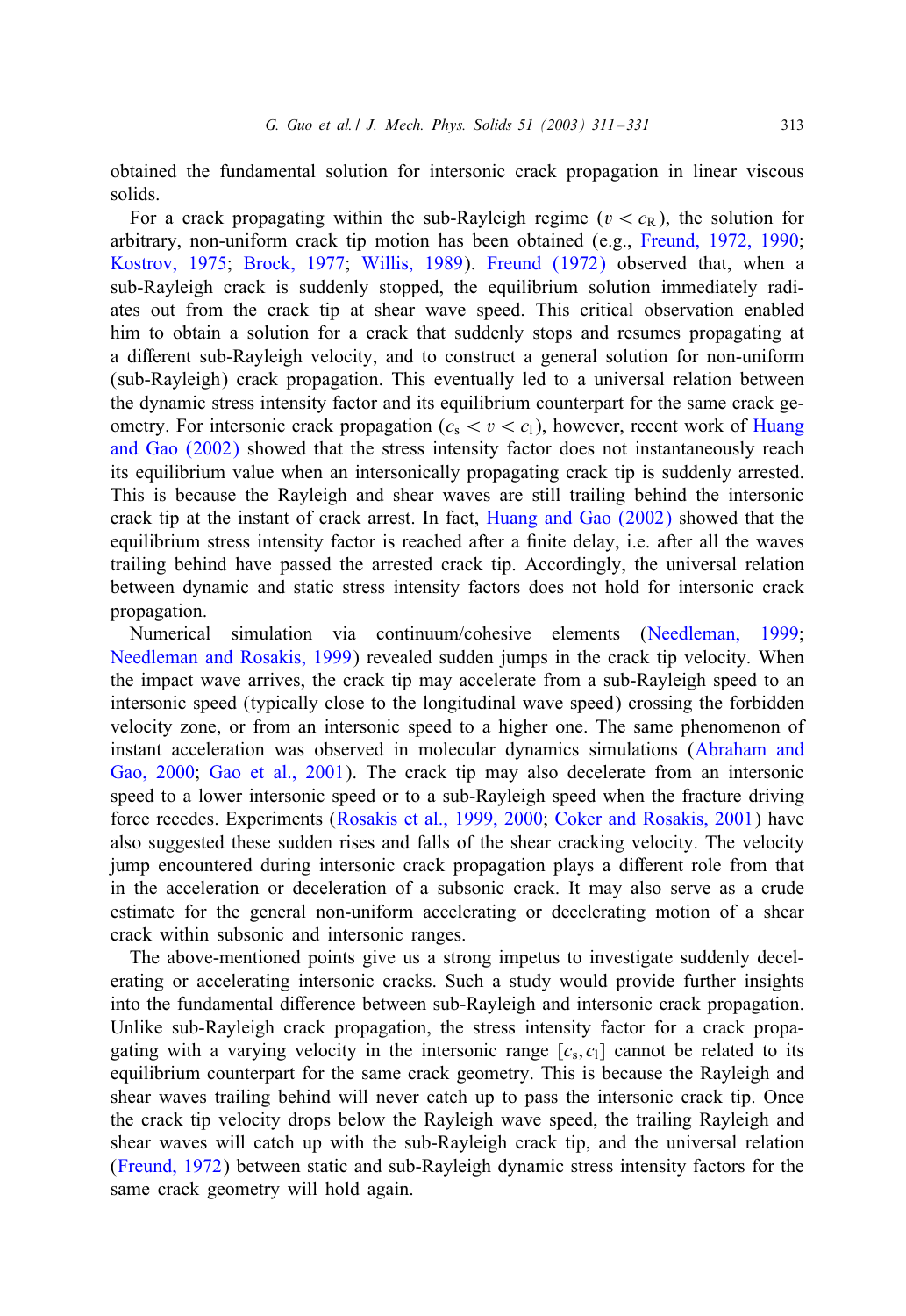<span id="page-3-0"></span>We consider an infinite, linear elastic isotropic solid containing a semi-infinite crack under plane-strain deformation. A pair of concentrated shear forces are suddenly applied on crack faces, and at the same instant the crack tip starts to propagate at a constant velocity  $v_1$  that can be sub-Rayleigh  $(0 < v_1 < c_R)$  or intersonic  $(c_s < v_1 < c_l)$ . After propagating for a finite time  $t^*$ , the crack tip velocity suddenly changes to  $v_2$  that can also be sub-Rayleigh or intersonic. A closed-form solution for a suddenly decelerating crack ( $v_2 < v_1$ ) is obtained in Section 2 by superimposing a series of moving dislocation solutions to seal the sliding displacement between the decelerated crack tip and the crack tip that would continue to propagate at the initial velocity  $v_1$ . The case of a suddenly accelerating intersonic crack, which bears important differences from a decelerating crack, is solved in Section [3](#page-12-0) by superimposing a series of moving point force solutions to negate the shear traction between the accelerated crack tip and the crack tip that would continue to propagate at the initial velocity  $v_1$ . Both analyses con-firm [Huang and Gao's \(2002\)](#page-19-0) observation that, unlike sub-Rayleigh crack propagation, stress intensity factor around an intersonically propagating crack tip depends on the crack velocity history.

# 2. Decelerating crack

Consider a crack occupying the negative half x-axis with crack tip located at the origin. At time  $t = 0$ , a pair of concentrated shear forces of magnitude  $\tau^*$  is imposed at the origin, which drives the crack to extend along the positive x-axis at a velocity  $v_1$ . At a later time  $t = t^*$ , the crack suddenly decelerates to a lower velocity  $v_2$  (<  $v_1$ ) after an extension of  $l = v_1 t^*$ . This problem can be viewed as the superposition of following two sub-problems.

- a. Continuous crack propagation at initial crack tip velocity  $v_1$ . This is the fundamental solution obtained by [Huang and Gao \(2001\).](#page-19-0) One important characteristic of this solution is that the sliding displacement on crack faces  $(x < 0, y = 0)$  has the similarity form  $u_x^F(x, y = 0, t) = u_x^F(x/t) = u_x^F(w)$ , namely it depends on time t and coordinate x only through their ratio  $w = x/t$ .
- b. Negation of crack-face sliding displacement between the actual crack tip,  $x = v_1 t^*$  +  $v_2(t - t^*)$ , and the crack tip that would continue to propagate at the initial velocity  $v_1$ ,  $x = v_1t$ , as stated in the first sub-problem above. This is achieved by emitting dislocations from the propagating crack tip in just the appropriate sequence. The moving dislocation solution has also been used in the study of a suddenly stopping intersonic crack [\(Huang and Gao, 2002\)](#page-19-0).

# *2.1. A moving dislocation ahead of a propagating crack tip*

The solution of a moving dislocation emitted from a stationary crack tip [\(Freund,](#page-19-0) [1990;](#page-19-0) [Huang and Gao, 2002\)](#page-19-0) is generalized for a propagating crack tip in this section for both sub-Rayleigh and intersonic crack propagation. An infinite solid containing a semi-infinite crack on the negative  $x$ -axis is stress free and at rest everywhere for time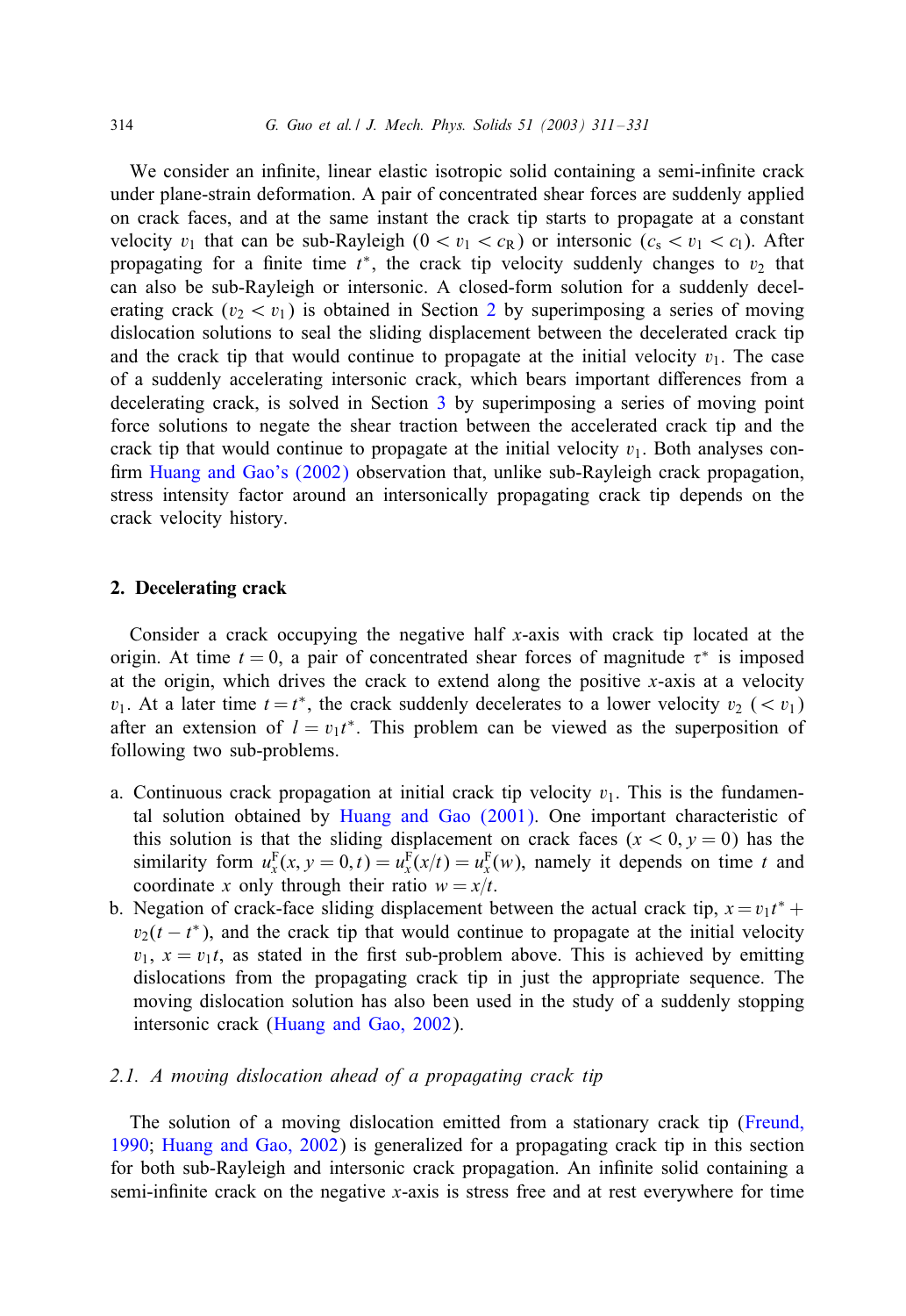$t < 0$ . The crack tip begins to propagate from the origin (0, 0) along the positive x-axis at time  $t = 0$ , and the crack tip velocity is denoted by  $v_2$ . At the same instant  $t = 0$ , an edge dislocation is emitted from the crack tip and propagates along the positive  $x$ -axis at a higher velocity  $w$  ( $> v_2$ ).

The in-plane displacements are expressed in terms of displacement potentials  $\phi$  and  $\psi$  by

$$
u_x = \frac{\partial \phi}{\partial x} + \frac{\partial \psi}{\partial y}, \quad u_y = \frac{\partial \phi}{\partial y} - \frac{\partial \psi}{\partial x}.
$$
 (2.1)

The in-plane stress components can be written in terms of  $\phi$  and  $\psi$  as

$$
\sigma_{xx} = \mu \left( \frac{c_1^2}{c_s^2} \nabla^2 \phi - 2 \frac{\partial^2 \phi}{\partial y^2} + 2 \frac{\partial^2 \psi}{\partial x \partial y} \right),
$$
  
\n
$$
\sigma_{yy} = \mu \left( \frac{c_1^2}{c_s^2} \nabla^2 \phi - 2 \frac{\partial^2 \phi}{\partial x^2} - 2 \frac{\partial^2 \psi}{\partial x \partial y} \right),
$$
  
\n
$$
\sigma_{xy} = \mu \left( 2 \frac{\partial^2 \phi}{\partial x \partial y} + \frac{\partial^2 \psi}{\partial y^2} - \frac{\partial^2 \psi}{\partial x^2} \right),
$$
\n(2.2)

where  $\nabla^2$  denotes the Laplace operator, and  $\mu$  the shear modulus.

The equations of motion are given by

$$
\frac{\partial^2 \phi}{\partial x^2} + \frac{\partial^2 \phi}{\partial y^2} - \frac{1}{c_1^2} \frac{\partial^2 \phi}{\partial t^2} = 0, \quad \frac{\partial^2 \psi}{\partial x^2} + \frac{\partial^2 \psi}{\partial y^2} - \frac{1}{c_s^2} \frac{\partial^2 \psi}{\partial t^2} = 0.
$$
 (2.3)

The skew symmetry of the problem dictates that only the upper half-plane ( $v \ge 0$ ) needs to be analyzed. The boundary conditions are

$$
\sigma_{yy}(x, y = 0, t) = 0, \quad \sigma_{xy}(x < v_2t, y = 0, t) = 0,
$$
\n
$$
u_x(x > v_2t, y = 0, t) = bH(wt - x), \tag{2.4}
$$

where b is the (half) Burgers vector of the edge dislocation, and  $H$  is the unit step function. Since the analysis is rather similar to that of sub-Rayleigh (e.g., [Freund,](#page-19-0) [1990\)](#page-19-0) and intersonic [\(Huang and Gao, 2001\)](#page-19-0) crack propagation subjected to a pair of concentrated forces, only the solution method and results pertinent to the decelerating crack problem are presented in the following.

A coordinate system  $(\xi, y) = (x - v_2t, y)$  moving with the crack tip is introduced. A double Laplace transform with respect to time t and moving coordinate  $\xi$  is applied to equations of motion  $(2.3)$  and boundary conditions  $(2.4)$ . The Wiener–Hopf method of analytic continuation gives the solution in transformed space, and the Cagnaird–de Hoop method is then used to invert the double Laplace transform (e.g., [Freund, 1990;](#page-19-0) [Huang and Gao, 2001\)](#page-19-0). Only the stress intensity factor  $k_{II}$  is given in the following for sub-Rayleigh and intersonic shear crack propagation.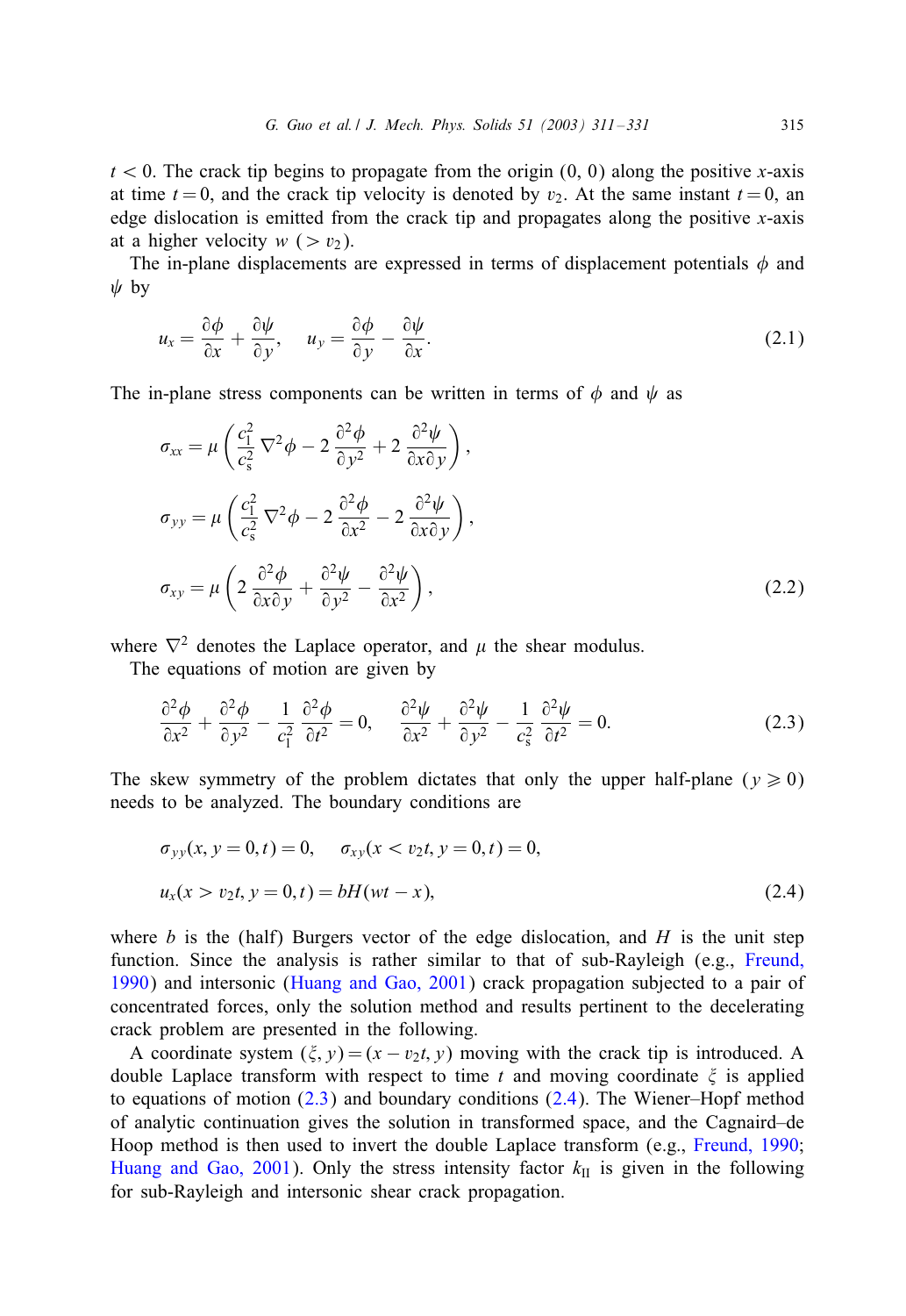#### <span id="page-5-0"></span>*2.1.1. Sub-Rayleigh shear crack propagation with a moving dislocation*

The stress field has a square-root singularity around a crack tip propagating at a sub-Rayleigh velocity ( $v_2 < c_R$ ). The stress intensity factor, defined by  $k_{\text{II}} = \lim_{\xi \to 0^+} \sqrt{2\pi \xi} \sigma_{xy}(\xi, y = 0, t)$  for sub-Rayleigh crack propagation with a moving dislocation at velocity  $w(v_2 < w < c_1)$ , is given by

$$
k_{\rm II} = bk_0^{\rm sub}(t, w, v_2),\tag{2.5}
$$

where

$$
k_0^{\text{sub}}(t, w, v_2) = -\mu \frac{\kappa_2 c_s^2}{\alpha_{s2} v_2^2} \frac{c_R + w}{c_R + v_2} \sqrt{\frac{c_s + v_2}{c_s + w}} s_-^{\text{sub}} \left( \frac{-1}{w - v_2} \right) \sqrt{\frac{2}{\pi (w - v_2)t}},
$$
  

$$
\kappa_2 = 4\alpha_{12} \alpha_{s2} - (1 + \alpha_{s2}^2)^2, \quad \alpha_{12} = \left( 1 - \frac{v_2^2}{c_1^2} \right)^{1/2}, \quad \alpha_{s2} = \left( 1 - \frac{v_2^2}{c_s^2} \right)^{1/2}
$$
(2.6)

and

$$
s_{\pm}^{\text{sub}}(\zeta)
$$
\n
$$
= \exp\left\{-\frac{1}{\pi} \int_{1/(c_1 \mp v_2)}^{1/(c_s \mp v_2)} \tan^{-1} \left[\frac{4c_s^3 r^2 \sqrt{(1 - v_2 r)^2 - c_s^2 r^2} \sqrt{c_1^2 r^2 - (1 - v_2 r)^2}}{c_1 [2c_s^2 r^2 - (1 \pm v_2 r)^2]^2}\right] \frac{dr}{r \pm \zeta}\right\}.
$$
\n(2.7)

It can be verified that, as the crack tip velocity  $v_2$  approaches zero, the above results  $(2.5)$ – $(2.7)$  degenerate to Huang and Gao  $(2002)$  for a stationary crack tip with a dislocation moving at velocity w.

## *2.1.2. Intersonic shear crack propagation with a moving dislocation*

The stress field around an intersonic shear crack tip  $(c_s < v_2 < c_l)$  has a singularity  $\sigma \sim r^{-q_2}$ , where r is the distance to the crack tip:

$$
q_2 = \frac{1}{\pi} \tan^{-1} \frac{4\alpha_{12}\hat{\alpha}_{s2}}{(2 - v_2^2/c_s^2)^2},
$$
\n(2.8)

$$
\alpha_{12} = \left(1 - \frac{v_2^2}{c_1^2}\right)^{1/2}, \quad \hat{\alpha}_{s2} = \left(\frac{v_2^2}{c_s^2} - 1\right)^{1/2} \tag{2.9}
$$

and the subscript 2 denotes quantities associated with the crack tip velocity  $v_2$ . This singularity is always weaker than the conventional square-root singularity except at a single crack tip velocity  $v_2 = \sqrt{2}c_s$  (at which  $q_2 = \frac{1}{2}$ ). Accordingly, the stress intensity factor is defined by  $k_{\text{II}} = \lim_{\xi \to 0^+} \sqrt{2\pi} \xi^{q_2} \sigma_{xy}$  ( $\xi, y = 0, t$ ) for intersonic shear crack propagation. Following the same approach for the fundamental solution of intersonic crack propagation [\(Huang and Gao, 2001\)](#page-19-0), we obtain the stress intensity factor around an intersonic shear crack tip with a moving dislocation at velocity  $w$  ( $v_2 < w < c_1$ ) as

$$
k_{\rm II} = bk_0^{\rm int}(t, w, v_2), \tag{2.10}
$$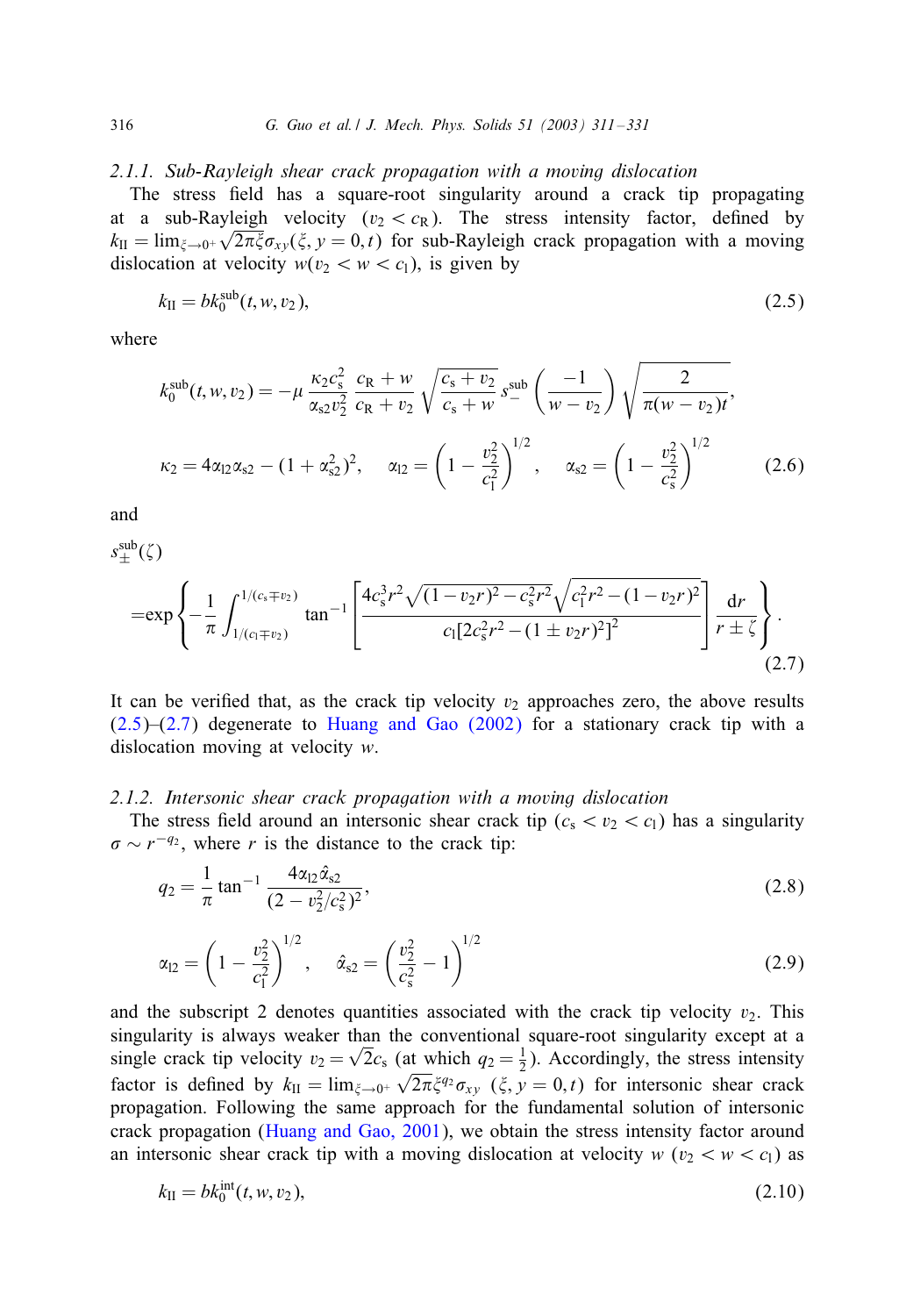<span id="page-6-0"></span>where

$$
k_0^{\text{int}}(t, w, v_2)
$$
  
=  $-4\mu \sqrt{\frac{2}{\pi}} \alpha_{12} \hat{\alpha}_{s2} \frac{c_s^3(c_1 - v_2)}{v_2^2(v_2^2 - c_R^2)} f(v_2) \left(\frac{v_2^2 - c_s^2}{c_1^2 - v_2^2}\right)^{q_2}$   
 $\times \frac{w^2 - c_R^2}{\sqrt{w + c_1 \sqrt{w^2 - c_s^2} \sqrt{w - v_2}}} \frac{s_2 - (-1/(w - v_2))}{s_2 - (0)} [(c_1 - v_2)t]^{q_2 - 1}.$  (2.11)

Here functions  $s_{2-}(\zeta)/s_{2-}(0)$  and  $f(v_2)$ , introduced by [Huang and Gao \(2001\),](#page-19-0) are given by

$$
\frac{s_{2-}(\zeta)}{s_{2-}(0)} = \exp\left\{-\frac{\zeta}{\pi} \int_{1/(c_1+c_2)}^{+\infty} \left[\frac{\pi}{2} + \left(\frac{\pi}{2} - \tan^{-1} V_{-}(r, v_2)\right) H^*(r, v_2)\right] \frac{dr}{r(r-\zeta)}\right\},\tag{2.12}
$$

$$
f(v_2)
$$
  
= exp  $\left\{ \left[ \int_{1/(c_1+v_2)}^{1/(v_2+c_s)} - \int_{1/(v_2-c_s)}^{+\infty} \right] \tan^{-1} \left[ \frac{4\alpha_{12}\hat{\alpha}_{s2}V_{-}(r,v_2) - (2-v_2^2/c_s^2)^2}{4\alpha_{12}\hat{\alpha}_{s2} + (2-v_2^2/c_s^2)^2V_{-}(r,v_2)} \right] \frac{dr}{\pi r} \right\},$ \n(2.13)

$$
V_{\pm}(r,v)
$$
\n
$$
= \frac{[2r^2 - (v^2/c_s^2)(r \pm 1/v)^2]^2}{4r^2\sqrt{1 - \frac{v^2}{c_1^2}}\sqrt{\frac{v^2}{c_s^2} - 1}\sqrt{\left(r \mp \frac{1}{c_1 - v}\right)\left(r \pm \frac{1}{c_1 + v}\right)}\Big| r \pm \frac{1}{v - c_s}\Big|\Big| r \pm \frac{1}{v + c_s}\Big|},\tag{2.14}
$$

$$
H^*(r, v) = H\left(\frac{1}{v + c_s} - r\right) - H\left(r - \frac{1}{v - c_s}\right).
$$
 (2.15)

Once again, the subscript 2 labels quantities associated with crack tip velocity  $v_2$ .

# *2.2. Crack-face sliding displacement in the fundamental solution*

[Huang and Gao \(2001\)](#page-19-0) obtained the fundamental solution for intersonic crack propagation, i.e., an initially stationary crack starting to propagate at a velocity  $v_1$  ( $v_1 > c_s$ ) once a pair of shear concentrated forces  $\tau^*$  is applied at time  $t=0$  to the initial crack tip  $(x, y) = (0, 0)$ . The sliding displacement across crack faces in this fundamental solution depends on time t and coordinate x through their ratio  $x/t$ , i.e.,

$$
\delta_1(x < v_1 t, t) \equiv u_x(x < v_1 t, y = 0_+, t) - u_x(x < v_1 t, y = 0_-, t) = \delta_1\left(\frac{x}{t}\right) \tag{2.16}
$$

 $x \sim x$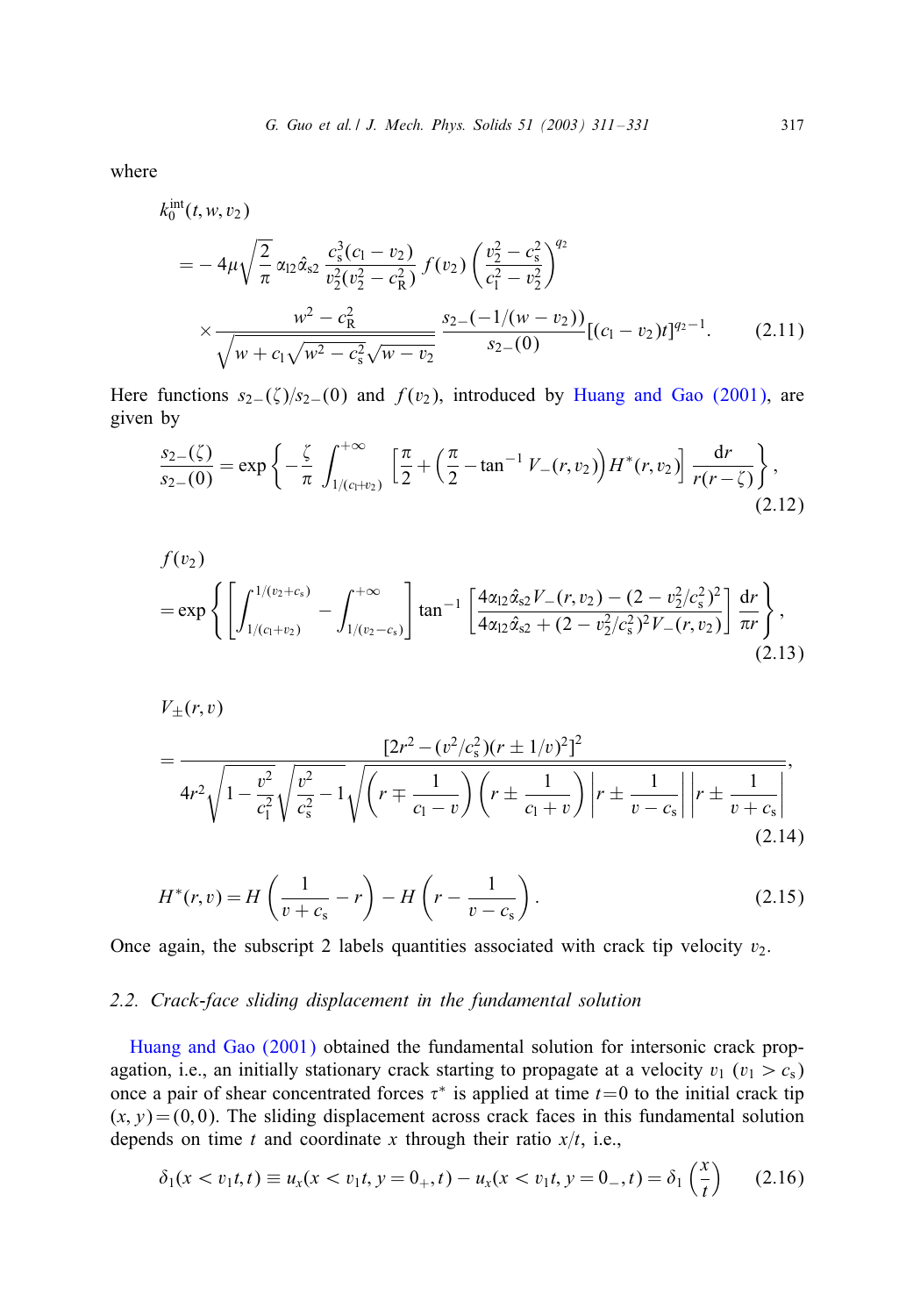and  $\delta_1$  is given by [\(Huang and Gao, 2001, 2002\)](#page-19-0)

$$
\delta_1(w) = \frac{2}{\pi} \text{PV} \int_{1/(c_1+v_1)}^{1/(v_1-w)} \text{Im}[U_{1-}(\eta)] \, \text{d}\eta,
$$
\n(2.17)

where PV stands for the Cauchy principal value integral,

Im[U<sub>1</sub>-(
$$
\eta
$$
)]  
\n= $\frac{\sqrt{c_1v_1}}{c_s^2} \frac{\tau^*}{\mu} \frac{s_{1+}(\eta)}{s_{1+}(1/v_1)} \frac{1-v_1\eta}{4\eta^2 \sqrt{(c_1+v_1)\eta-1}}$   
\n $\times \left\{ \frac{1}{1+V_-^2(\eta,v_1)} + \left[ \frac{1}{1-V_-(\eta,v_1)} - \frac{1}{1+V_-^2(\eta,v_1)} \right] \right\}$   
\n $\times H\left(\eta - \frac{1}{v_1+c_s}\right) H\left(\frac{1}{v_1-c_s} - \eta\right) \right\}$  (2.18)

and

$$
\frac{s_{1+}(\zeta)}{s_{1+}(1/v_1)} = \exp\left\{-\frac{\zeta - 1/v_1}{\pi} \int_{1/(c_1 - v_1)}^{+\infty} \frac{\tan^{-1} V_+(r, v_1)}{(r + 1/v_1)(r + \zeta)} dr\right\}.
$$
\n(2.19)

The subscript 1 denotes quantities associated with the crack tip velocity  $v_1$ , and functions  $V_{\pm}$  are given in Eq. [\(2.14\)](#page-6-0). It can be verified that the function Im[ $U_{1-}(\eta)$ ] in Eq. (2.18) is the same as that in [Huang and Gao \(2002\).](#page-19-0)

## 2.3. Stress intensity factor around a decelerating crack tip

Similar to [Freund \(1972, 1990\)](#page-19-0) and [Huang and Gao \(2002\),](#page-19-0) the decelerating crack solution can be obtained from the fundamental solution for intersonic crack propagation [\(Huang and Gao, 2001\)](#page-19-0) by negating the sliding displacement from the decelerating crack tip,  $x = v_1 t^* + v_2(t - t^*)$ , to the crack tip that would continue to propagate at an initial velocity  $v_1$ ,  $x = v_1t$ . This sliding displacement in the fundamental solution depends only on  $w = x/t$ , as shown in Eqs. [\(2.16\)](#page-6-0) and (2.17). This implies that any given displacement level radiates out along the  $x$ -axis at a constant speed  $w$ . The range of w for negating the sliding displacement is from  $(v_1t^* + v_2(t - t^*))/t$  to  $v_1$ , corresponding to two crack tips discussed above. For a given velocity  $w$  within this range, the time  $t_w$  at which the displacement  $\delta_1(w) = \delta_1(x/t)$  arrives at the decelerated crack tip location  $x = v_1 t^* + v_2(t - t^*)$  is given by

$$
t_w = \frac{v_1 - v_2}{w - v_2} t^*.
$$
\n(2.20)

For a dislocation moving with velocity  $w$  and (half) Burgers vector  $b$  after being emitted from a shear crack tip at time  $t = 0$ , the stress intensity factor of the crack tip propagating with velocity  $v_2$  ( $v_2 < w$ ) is  $bk_0(t, w, v_2)$ , where  $k_0(t, w, v_2)$  is given in Eqs. [\(2.6\)](#page-5-0) and [\(2.11\)](#page-6-0) for sub-Rayleigh ( $v_2 < c_R$ ) and intersonic ( $v_2 > c_s$ ) crack propagation, respectively. If a dislocation with the Burgers vector  $d\delta_1$  begins moving

<span id="page-7-0"></span>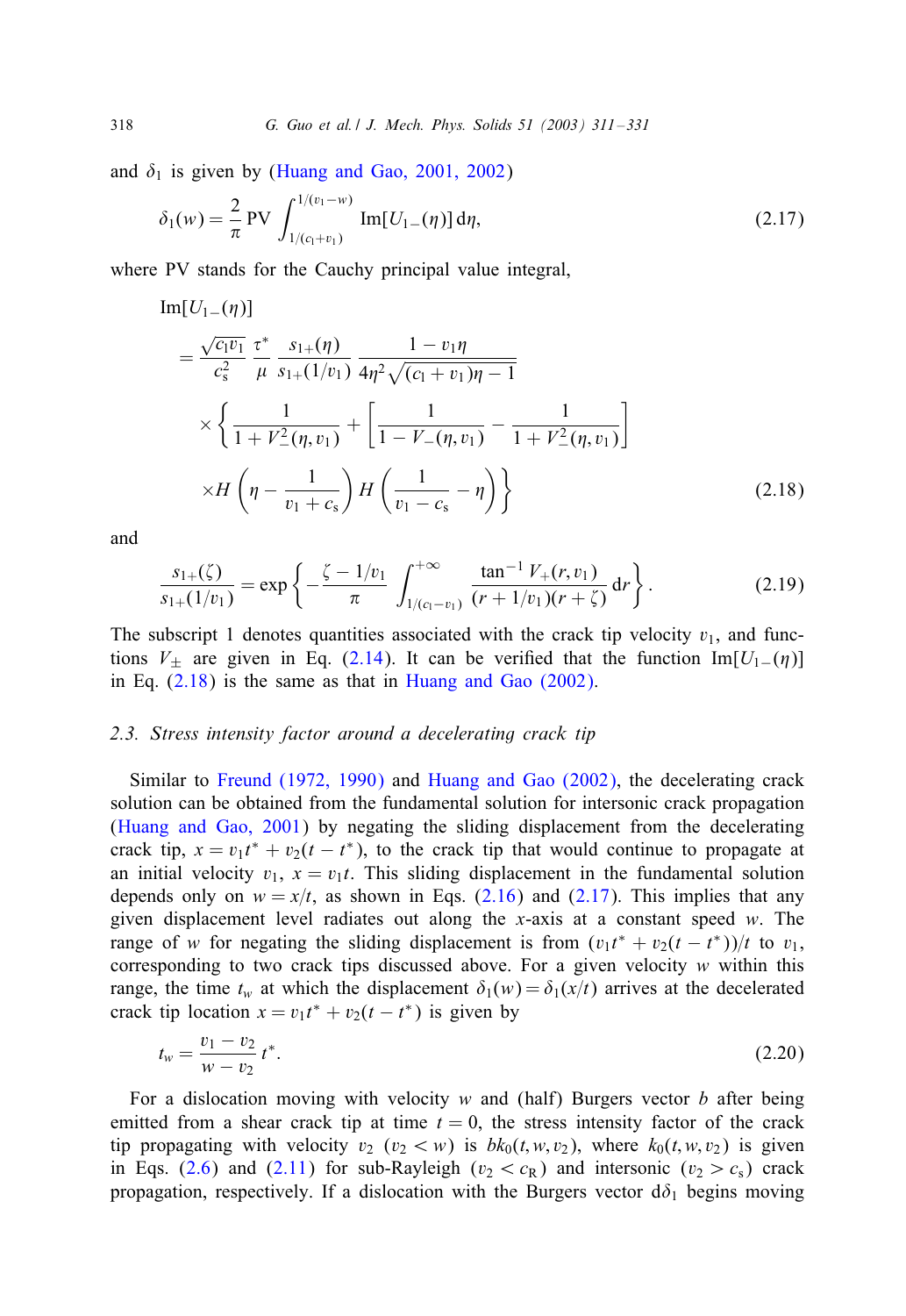<span id="page-8-0"></span>at time  $t = t_w$  (instead of  $t = 0$ ), then the stress intensity factor is  $k_0(t - t_w, w, v_2) d\delta_1/2$ . Since both  $\delta_1$  in Eq. [\(2.17\)](#page-7-0) and  $t_w$  in Eq. [\(2.20\)](#page-7-0) are functions of w, the stress intensity factor of the decelerated crack tip can be summed over the entire range of  $w$ , from  $(v_1t^* + v_2(t - t^*))/t$  to  $v_1$ . Since stresses in the fundamental solution are not singular around the decelerated crack tip  $x = v_1 t^* + v_2(t - t^*)$ , only the moving dislocation solution contributes to the stress intensity factor  $K_{II}$  of the decelerated crack tip, which gives  $K<sub>II</sub>$  as

$$
K_{\text{II}}(t, v_1, v_2) = -\int_{v_1}^{(v_1 t^* + v_2 (t - t^*))/t} k_0 (t - t_w, w, v_2) \frac{1}{2} \frac{d\delta_1}{dw} dw,
$$
\n(2.21)

where

$$
\frac{d\delta_1}{dw} = \frac{2}{\pi} \frac{1}{(v_1 - w)^2} \operatorname{Im} \left[ U_1 - \left( \frac{1}{v_1 - w} \right) \right]
$$
 (2.22)

is obtained from Eq. [\(2.17\)](#page-7-0).

# *2.3.1. Deceleration to a sub-Rayleigh crack tip velocity*

For an intersonic crack tip velocity  $v_1$  decelerating to a sub-Rayleigh one  $v_2$ , the substitution of  $k_0^{\text{sub}}$  in Eq. [\(2.6\)](#page-5-0) into Eq. (2.21) and the change of integration variable to  $\eta = 1/(v_1 - w)$  gives the stress intensity factor of the decelerated sub-Rayleigh crack tip as

$$
K_{\text{II}}(t, v_1, v_2 < c_{\text{R}}) = -\sqrt{\frac{2(c_{\text{s}} + v_2)}{\pi}} \frac{\mu}{\pi (c_{\text{R}} + v_2)} \frac{\kappa_2 c_{\text{s}}^2}{\alpha_{s2} v_2^2}
$$
\n
$$
\times \text{PV} \int_{\frac{1}{(v_1 - v_2)(1 - t^*)t}}^{+\infty} \frac{(v_1 + c_{\text{R}})\eta - 1}{\sqrt{(v_1 - v_2)(t - t^*)\eta - t}\sqrt{(v_1 + c_{\text{s}})\eta - 1}}
$$
\n
$$
s_{-}^{\text{sub}} \left[ -\frac{\eta}{(v_1 - v_2)\eta - 1} \right] \text{Im}[U_{1-}(\eta)] \, \text{d}\eta, \tag{2.23}
$$

where  $s_{-}^{\text{sub}}$  and Im[U<sub>1</sub>−] are given in Eqs. [\(2.7\)](#page-5-0) and [\(2.18\)](#page-7-0), respectively. It is straightforward to show that Eq. (2.23) degenerates to the stress intensity factor obtained by [Huang and Gao \(2002\)](#page-19-0) when  $v_2 = 0$  (i.e., a suddenly arrested intersonic crack). After lengthy calculations, it can be shown that Eq. (2.23) has the asymptotic limit of a sub-Rayleigh crack as time  $t \to \infty$ ,

$$
K_{\rm II}(t\to\infty)\sim \tau^*\sqrt{\frac{2}{\pi[v_1t^*+v_2(t-t^*)]}}\frac{1-v_2/c_{\rm R}}{s_+^{\rm sub}(1/v_2)\sqrt{1-v_2/c_{\rm S}}},\qquad\qquad(2.24)
$$

where its right-hand side is exactly the stress intensity factor for a crack tip propagating with velocity  $v_2$  (<  $c_R$ ) and subjected to a pair of shear forces  $\tau^*$  at a distance  $v_1t^* + v_2(t - t^*)$  behind the crack tip. The expression for  $s_+^{\text{sub}}$  is given in Eq. [\(2.7\)](#page-5-0).

Eq.  $(2.23)$  gives a vanishing stress intensity factor at the instant of crack tip deceleration,  $K_{\text{II}}(t \rightarrow t^* + 0) = 0$ . As the stress singularity suddenly increases from a weaker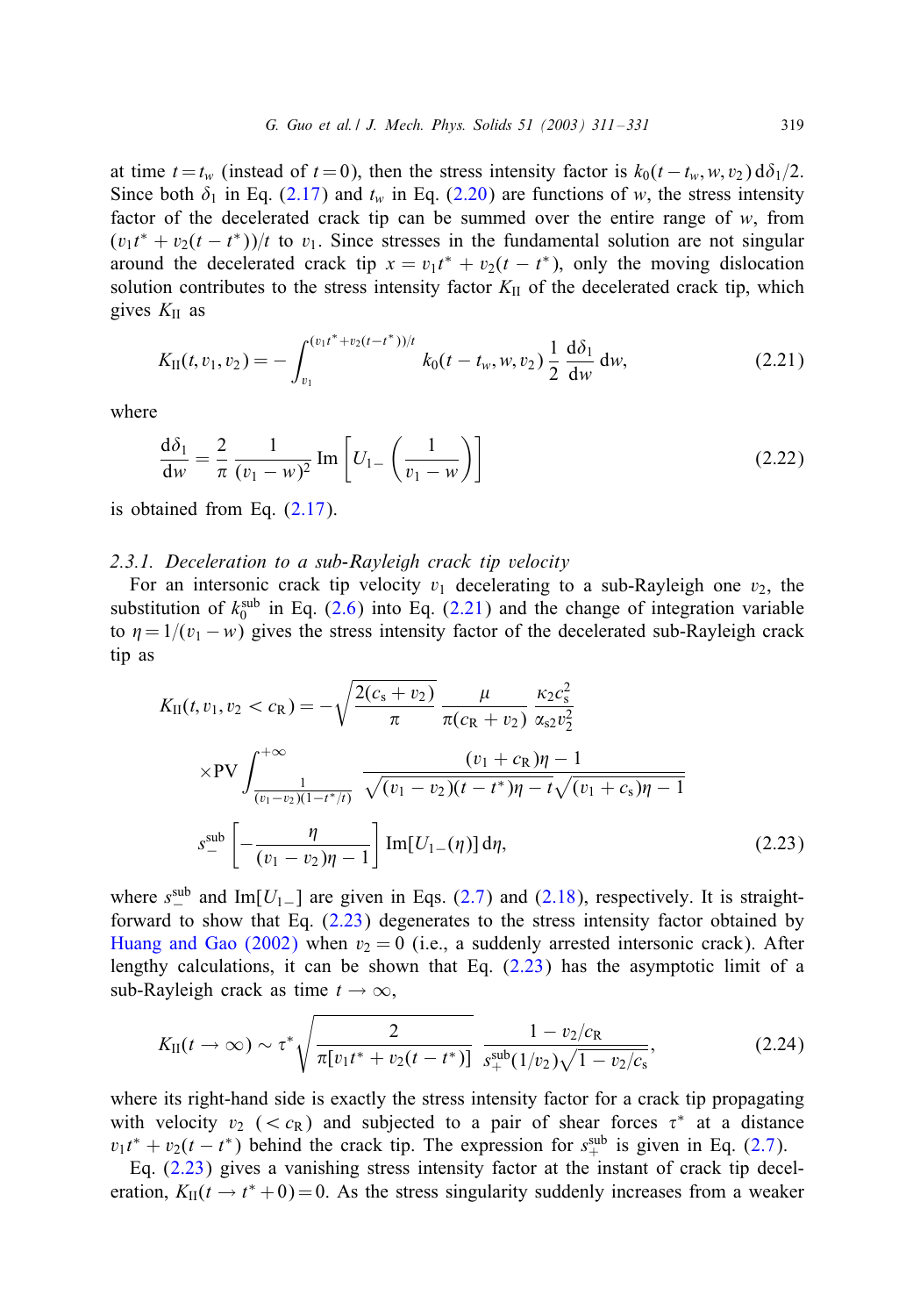<span id="page-9-0"></span>

Fig. 1. The stress intensity factor,  $K_{II}$ , normalized by  $K_{II}(t \to \infty)$ , around a crack tip that suddenly decelerates from an intersonic velocity,  $v_1$ , to a sub-Rayleigh velocity,  $v_2$ . Time t is normalized by the crack propagation time  $t^*$ ; Poisson's ratio  $v = \frac{1}{3}$ . The initial crack tip velocity is  $v_1 = 1.25c_s$ , and is decelerated to (a)  $v_2 = 0.3c_s$  and (b)  $v_2 = 0.7c_s$ .

singularity for an intersonic crack to the square-root one  $(r^{-1/2})$  for a sub-Rayleigh crack, the corresponding stress intensity factor vanishes at this instant. This implies that, contrary to the sub-Rayleigh crack growth, an intersonic crack decelerating to a sub-Rayleigh one displays history dependence. The stress intensity factor of the decelerated, sub-Rayleigh crack tip does not reach its limit in Eq. [\(2.24\)](#page-8-0) instantaneously. In fact, this is reasonable because both shear and Rayleigh waves are still trailing behind the crack tip as its velocity suddenly drops to  $v_2 \, \langle \, \langle c_R \rangle$  at the instant  $t = t^*$ . The time for Rayleigh wave to catch the decelerated, sub-Rayleigh crack tip is  $t = (v_1 - v_2)/(c_R - v_2)t^*$ . It will be interesting to examine the stress intensity factor after all the waves trailing behind have passed the decelerated, sub-Rayleigh crack tip, i.e.,  $t > (v_1 - v_2)/(c_R - v_2)t^*$ .

Fig. 1 shows the stress intensity factor  $K_{II}$  in Eq. [\(2.23\)](#page-8-0) versus normalized time  $t/t^*$ for the initial intersonic crack tip velocity  $v_1 = 1.25c_s$  and decelerated sub-Rayleigh crack tip velocities  $v_2 = 0.3c_s$  and  $0.7c_s$ , where  $K_{II}$  is normalized by its limit  $K_{II}(t \rightarrow$  $\infty$ ) in the right-hand side of Eq. [\(2.24\)](#page-8-0). The Poisson's ratio is  $v = \frac{1}{3}$ , which gives a longitudinal wave speed of  $c_1=2c_s$  and a Rayleigh wave speed of  $c_R=0.93c_s$ . The stress intensity factor  $K_{II}$  clearly differs from the limit  $K_{II}(t \to \infty)$ . However, immediately after the Rayleigh wave arrives  $(t \to (v_1 - v_2)/(c_R - v_2)t^* + 0)$ ,  $K_{II}$  reaches  $K_{II}(t \to \infty)$ instantaneously. Therefore, after an intersonic crack decelerates to a sub-Rayleigh one, the limit of sub-Rayleigh stress intensity factor in the right-hand side of Eq. [\(2.24\)](#page-8-0) is reached after a finite delay for all waves trailing behind to pass the decelerated crack tip.

## *2.3.2. Deceleration to another intersonic crack tip velocity*

For an intersonic crack tip velocity  $v_1$  decelerating to another intersonic one  $v_2$ , the substitution of  $k_0^{\text{int}}$  in Eq. [\(2.11\)](#page-6-0) into Eq. [\(2.21\)](#page-8-0) and the change of integration variable to  $\eta = 1/(v_1 - w)$  give the stress intensity factor of the decelerated intersonic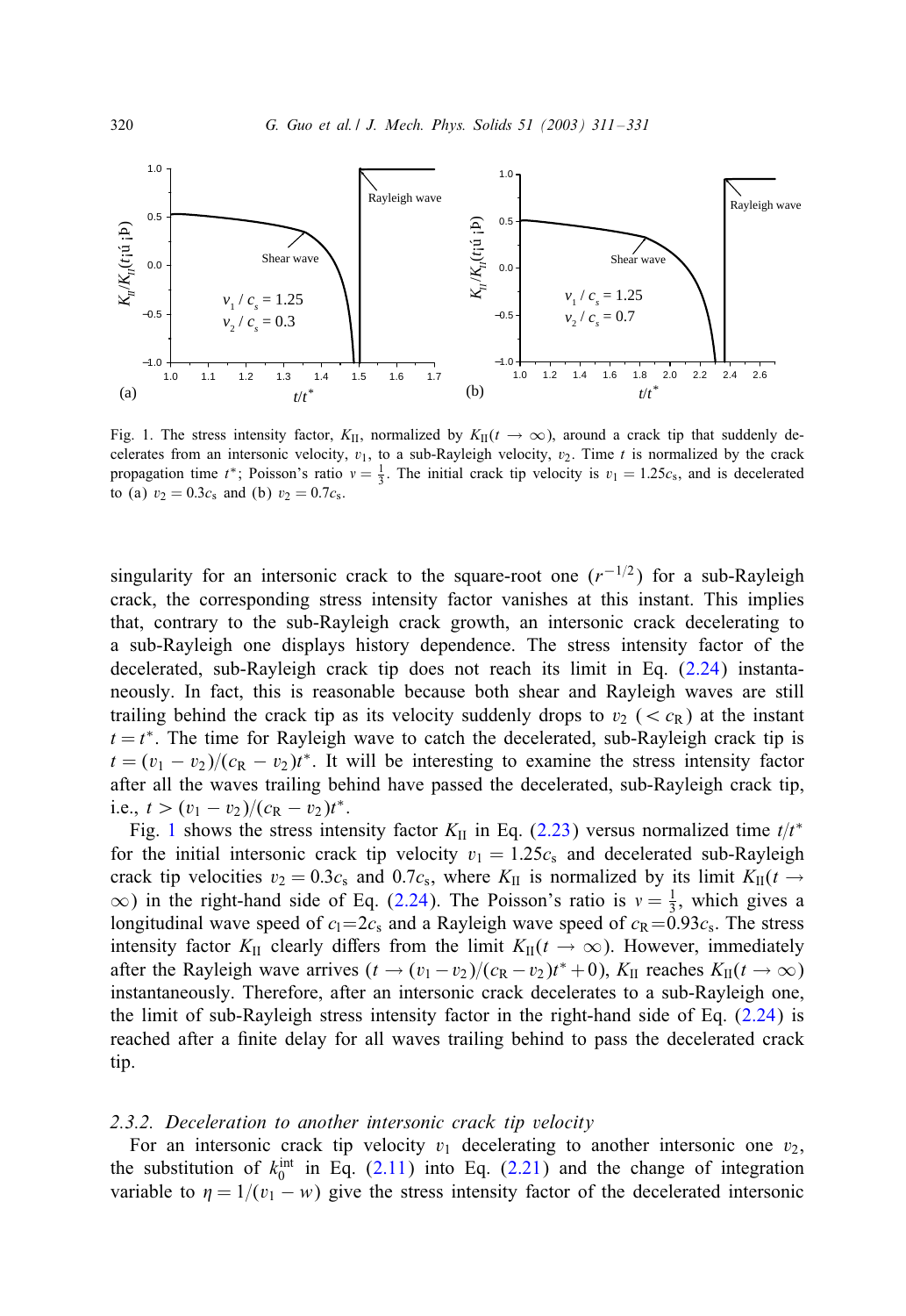<span id="page-10-0"></span>crack tip

$$
K_{II}(t, v_1, v_2 > c_s)
$$
\n
$$
= -\sqrt{\frac{2}{\pi}} \frac{4\mu \alpha_{12} \hat{\alpha}_{s2}}{\pi} \frac{c_s^3 (c_1 - v_2)}{v_2^2 (v_2^2 - c_R^2)} f(v_2) \left(\frac{v_2^2 - c_s^2}{c_1^2 - v_2^2}\right)^{q_2}
$$
\n
$$
\times \text{PV} \int_{\frac{1}{(v_1 - v_2)(1 - t^*/t)}}^{\frac{1}{(v_1 - v_2)(1 - t^*/t)}} \frac{[(v_1 + c_R)\eta - 1][(v_1 - c_R)\eta - 1]}{\sqrt{(v_1 + v_2)\eta - 1}\sqrt{(v_1 + v_s)\eta - 1}\sqrt{(v_1 - v_s)\eta - 1}\sqrt{(v_1 - v_2)\eta - 1}}
$$
\n
$$
\times \frac{s_2 - [-\eta/((v_1 - v_2)\eta - 1)]}{s_2 - (0)} \left\{ (c_1 - v_2) \left[ t - \frac{(v_1 - v_2)t^*\eta}{(v_1 - v_2)\eta - 1} \right] \right\}^{q_2 - 1}
$$
\n
$$
\times \text{Im}[U_{1-}(\eta)] d\eta,
$$
\n(2.25)

where  $s_{2-}/s_{2-}(0)$  and Im[U<sub>1</sub>−] are given in Eqs. [\(2.12\)](#page-6-0) and [\(2.18\)](#page-7-0), respectively. After some lengthy calculations, it can be shown that Eq.  $(2.25)$  agrees with the fundamental solution for intersonic crack propagation [\(Huang and Gao, 2001\)](#page-19-0) at the limit  $v_2 = v_1$ (i.e., no change in crack tip velocity). It can also be shown that, as time  $t \to \infty$ , Eq. (2.25) has the asymptotic limit of an intersonic crack propagating with velocity  $v_2$ :

$$
K_{\rm II}(t \to \infty) \sim 4\tau^* \sqrt{\frac{2}{\pi}} \frac{\alpha_{12} \hat{\alpha}_{s2} c_s^4}{\sqrt{c_1 v_2^3 (v_2^2 - c_R^2)}} f(v_2) \left[ \frac{v_2^2 - c_s^2}{(c_1 + v_2)v_2} \right]^{q_2}
$$

$$
\frac{s_{2+}(0)}{s_{2+}(1/v_2)} [v_1 t^* + v_2 (t - t^*)]^{q_2 - 1}, \tag{2.26}
$$

where its right-hand side is exactly the stress intensity factor in the fundamental solution for intersonic crack propagation [\(Huang and Gao, 2001\)](#page-19-0) except that the pair of point forces is at a distance  $v_1t^* + v_2(t - t^*)$  behind the crack tip;  $f(v_2)$  and  $s_{2+}/s_{2+}(1/v_2)$ are given in Eqs.  $(2.13)$  and  $(2.19)$ , respectively.

The stress singularities  $q_1$  and  $q_2$  around an intersonic crack tip before and after deceleration are given by

$$
q_i = \frac{1}{\pi} \tan^{-1} \left[ 4\sqrt{1 - \frac{v_i^2}{c_1^2}} \sqrt{\frac{v_i^2}{c_s^2} - 1} \right/ \left( 2 - \frac{v_i^2}{c_s^2} \right)^2 \right] \quad (i = 1, 2)
$$

for corresponding crack tip velocities  $v_1$  and  $v_2$  [see Eqs. [\(2.8\)](#page-5-0) and [\(2.9\)](#page-5-0)]. For  $q_2 > q_1$ (stronger singularity after deceleration), Eq. (2.25) gives a vanishing stress intensity factor immediately after crack tip deceleration,  $K_{II}(t \rightarrow t^* + 0) = 0$ . For  $q_2 < q_1$ (weaker singularity after deceleration), Eq.  $(2.25)$  approaches infinity at the same instant,  $K_{II}(t \to t^* + 0) \to \infty$ . For  $q_2 = q_1$  (same singularity),  $K_{II}$  remains finite after crack tip deceleration. This implies once again that, contrary to sub-Rayleigh crack propagation, the stress intensity factor around an intersonic crack tip depends not only on the instantaneous crack tip velocity but also on the history of crack propagation because both shear and Rayleigh waves are always trailing behind the intersonic crack tip.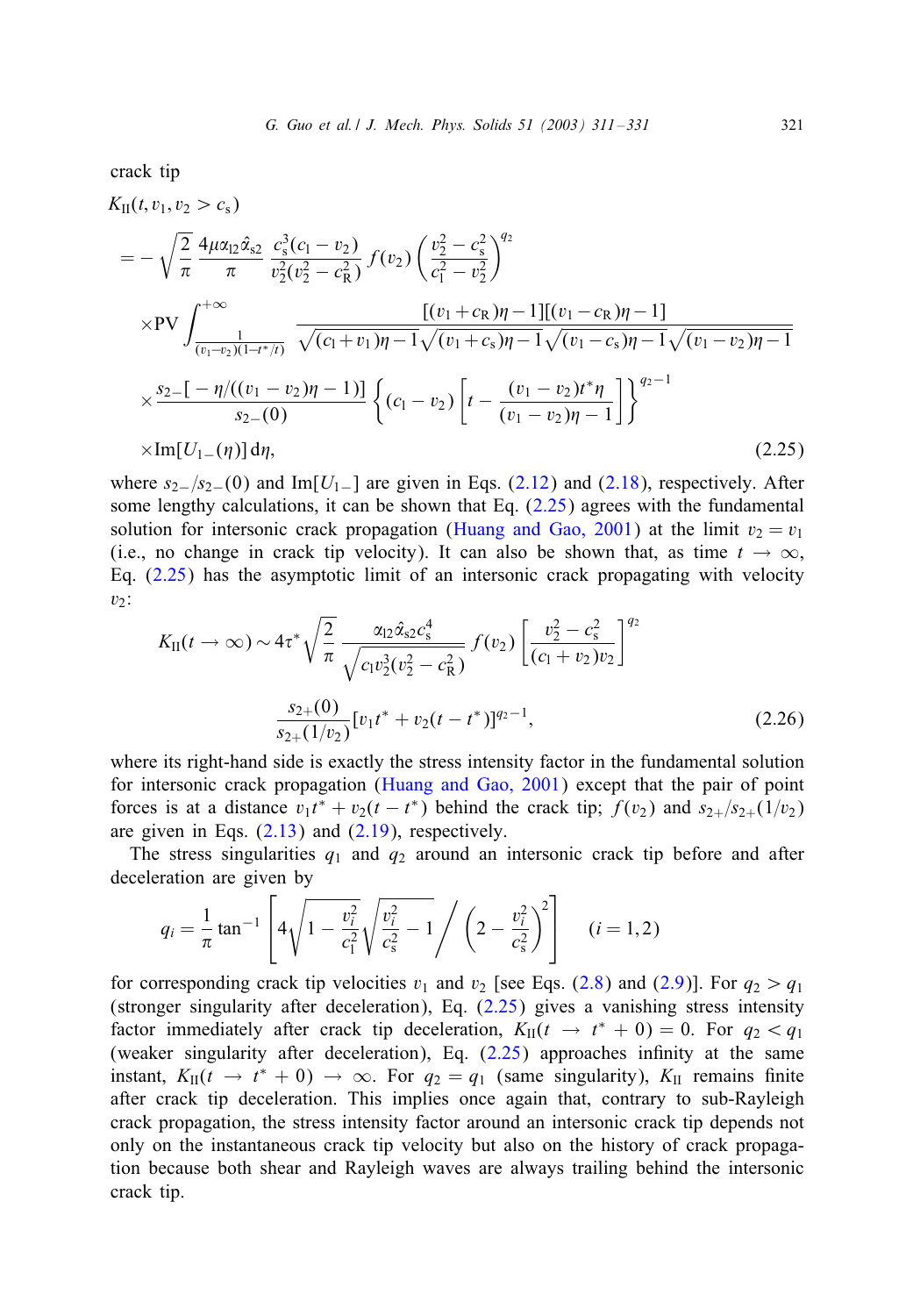

Fig. 2. The stress intensity factor,  $K_{II}$ , normalized by  $K_{II}(t \to \infty)$ , around a crack tip that suddenly decelerates from an intersonic velocity,  $v_1$ , to a another intersonic velocity,  $v_2$ . Time t is normalized by the crack propagation time  $t^*$ ; Poisson's ratio  $v = \frac{1}{3}$ . The crack tip velocities are (a)  $v_1 = 1.7c_s$ ,  $v_2 = 1.1c_s$ ; (b)  $v_1 = 1.7c_s$ ,  $v_2 = 1.3c_s$ ; (c)  $v_1 = 1.6c_s$ ,  $v_2 = 1.25c_s$ .

Fig. 2 shows the stress intensity factor  $K_{II}$  in Eq. [\(2.25\)](#page-10-0) versus normalized time  $t/t^*$ for initial intersonic crack tip velocity  $v_1 = 1.7c_s$  and decelerated crack tip velocity  $v_2 = 1.1c_s$  and 1.3c<sub>s</sub>, where K<sub>II</sub> is normalized by its limit K<sub>II</sub>( $t \to \infty$ ) in the right-hand side of Eq. [\(2.26\)](#page-10-0). The Poisson's ratio is  $v = \frac{1}{3}$ , which gives a longitudinal wave speed of  $c_1 = 2c_s$  and a Rayleigh wave speed of  $c_R = 0.93c_s$ . For  $v_1 = 1.7c_s$  and  $v_2 = 1.1c_s$ , the decelerated crack tip has a weaker singularity and the stress intensity factor bursts immediately after crack deceleration. In contrast, the decelerated crack tip has a stronger singularity for  $v_1 = 1.7c_s$  and  $v_2 = 1.3c_s$ , and the stress intensity factor vanishes at the instant of crack deceleration. For the case of  $v_1 = 1.6c_s$  and  $v_2 = 1.25c_s$  presented in Fig. [1c](#page-9-0), the decelerated crack tip has an almost identical singularity as the previous one. Consequently, the stress intensity factor remains 5nite after crack deceleration and only varies slightly during the deceleration history. That suggests sudden deceleration is likely to occur when the deceleration causes little distortion of the crack tip singularity or the energy flux into the crack tip. It is also observed that the limit  $K_{\text{II}}(t \to \infty)$  is only reached asymptotically, i.e., the limiting  $K_{II}$  is not at finite time since the shear and Rayleigh waves trailing behind can never catch up with the intersonic crack tip.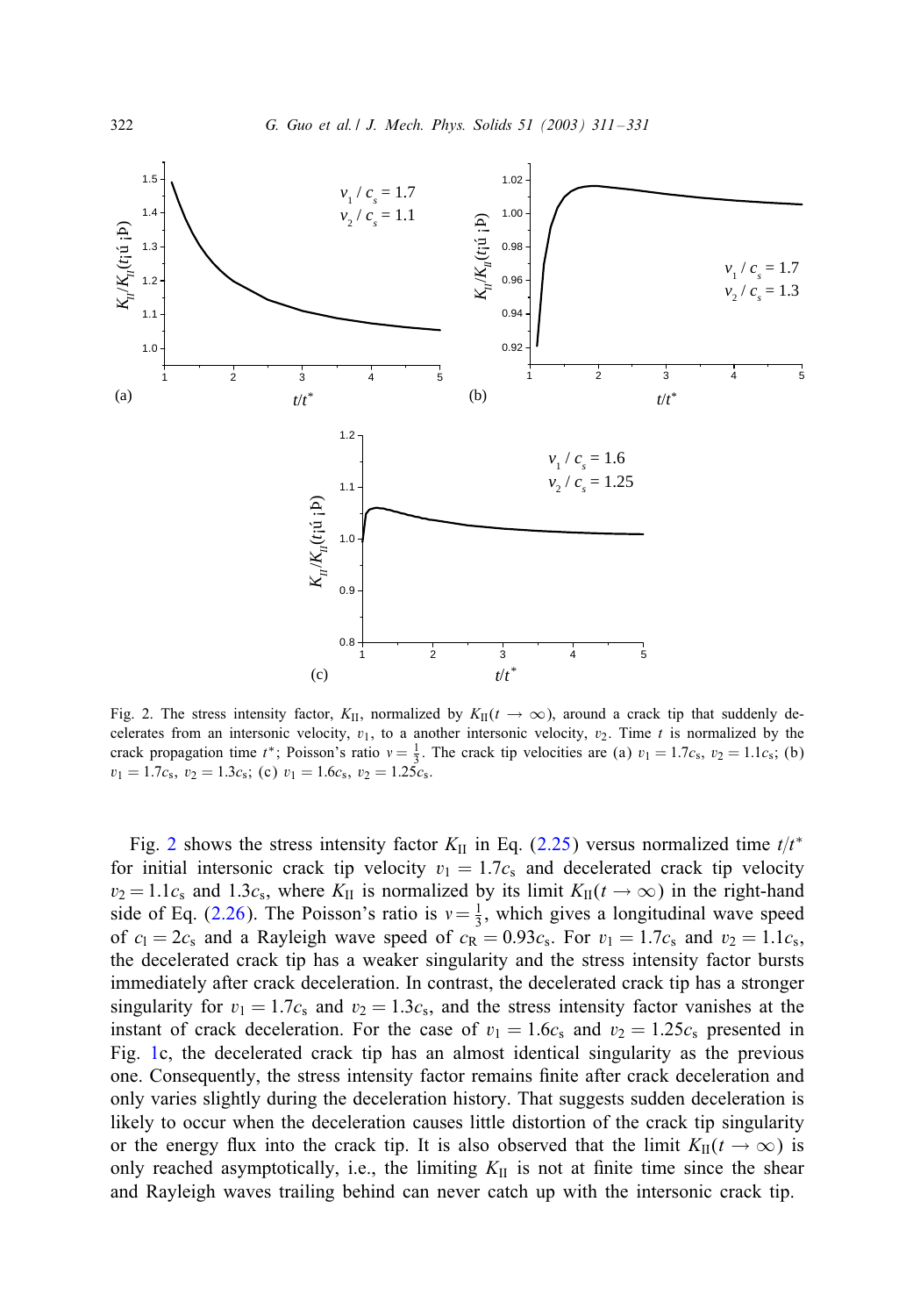## <span id="page-12-0"></span>3. Accelerating crack

Consider the same problem as in Section [2](#page-3-0) except that the crack tip velocity increases after a finite propagation. At time  $t=0$ , a pair of concentrated shear forces of magnitude  $\tau^*$  is imposed at the crack tip, which drives the crack to extend along the positive x-axis at a velocity  $v_1$ . At a later time  $t = t^*$ , the crack suddenly accelerates to a higher intersonic velocity  $v_2$  (>  $v_1$ ) after an extension of  $l = v_1 t^*$ . Similar to Section [2,](#page-3-0) this problem can also be viewed as the superposition of following two sub-problems.

- a. Continuous crack propagation at the initial crack tip velocity  $v_1$ . When  $v_1 > c_s$ , this is the fundamental solution obtained by [Huang and Gao \(2001\).](#page-19-0) While if  $v_1 < c_s$ , it is the subsonic fundamental solution which was studied by [Freund \(1972\).](#page-19-0) Although he only gave the stress intensity factor for a mode I crack, one can get the stress of a mode II crack in the same manner. The shear stress ahead of the crack tip  $(x > 0, y=0)$  in this fundamental solution has the form  $\sigma_{xy}^F(x, y=0, t) = t^{-1}\sigma_1(x/t)$  $t^{-1}\sigma_1(w)$ , where  $w=x/t$ , and the subscript 1 is associated with the crack tip velocity  $v_1$ .
- b. Negation of the above shear stress in the fundamental solution between the actual crack tip,  $x = v_1 t^* + v_2(t - t^*)$ , and the fictitious crack tip would continue to propagate at initial velocity  $v_1$ ,  $x = v_1t$ . This is achieved by imposing a series of moving point forces in the appropriate sequence. This is because the above shear stress to be negated can be written as

$$
\sigma_{xy}^{\mathcal{F}}(x, y = 0, t) = \int_{v_1 t}^{v_1 t^* + v_2 (t - t^*)} \delta(x - x') \frac{1}{t} \sigma_1 \left(\frac{x'}{t}\right) dx'
$$

$$
= \int_{v_1}^{(v_1 t^* + v_2 (t - t^*))/t} \delta(x - wt) \sigma_1(w) dw,
$$

which can be viewed as a series of point forces  $\sigma_1(w)$  dw moving with velocity w, where  $\delta$  is the Dirac delta function.

## *3.1. A moving point force on crack faces of a propagating crack tip*

An infinite solid containing a semi-infinite crack on the negative x-axis is stress free and at rest everywhere for time  $t < 0$ . A pair of unit shear point forces is applied to the crack tip at time  $t = 0$ , which drives the crack tip to propagate along the positive x-axis at an intersonic velocity  $v_2$ . The unit point forces also move in the same direction at a lower velocity  $w \, (*v*<sub>2</sub>)$  on crack faces.

The analysis is identical to the fundamental solution of intersonic crack propagation [\(Huang and Gao, 2001\)](#page-19-0) except that the unit point forces are moving. The boundary conditions become

$$
\sigma_{yy}(x, y = 0, t) = 0, \quad \sigma_{xy}(x < v_2t, y = 0, t) = -\delta(x - wt)H(t),
$$
\n
$$
u_x(x > v_2t, y = 0, t) = 0. \tag{3.1}
$$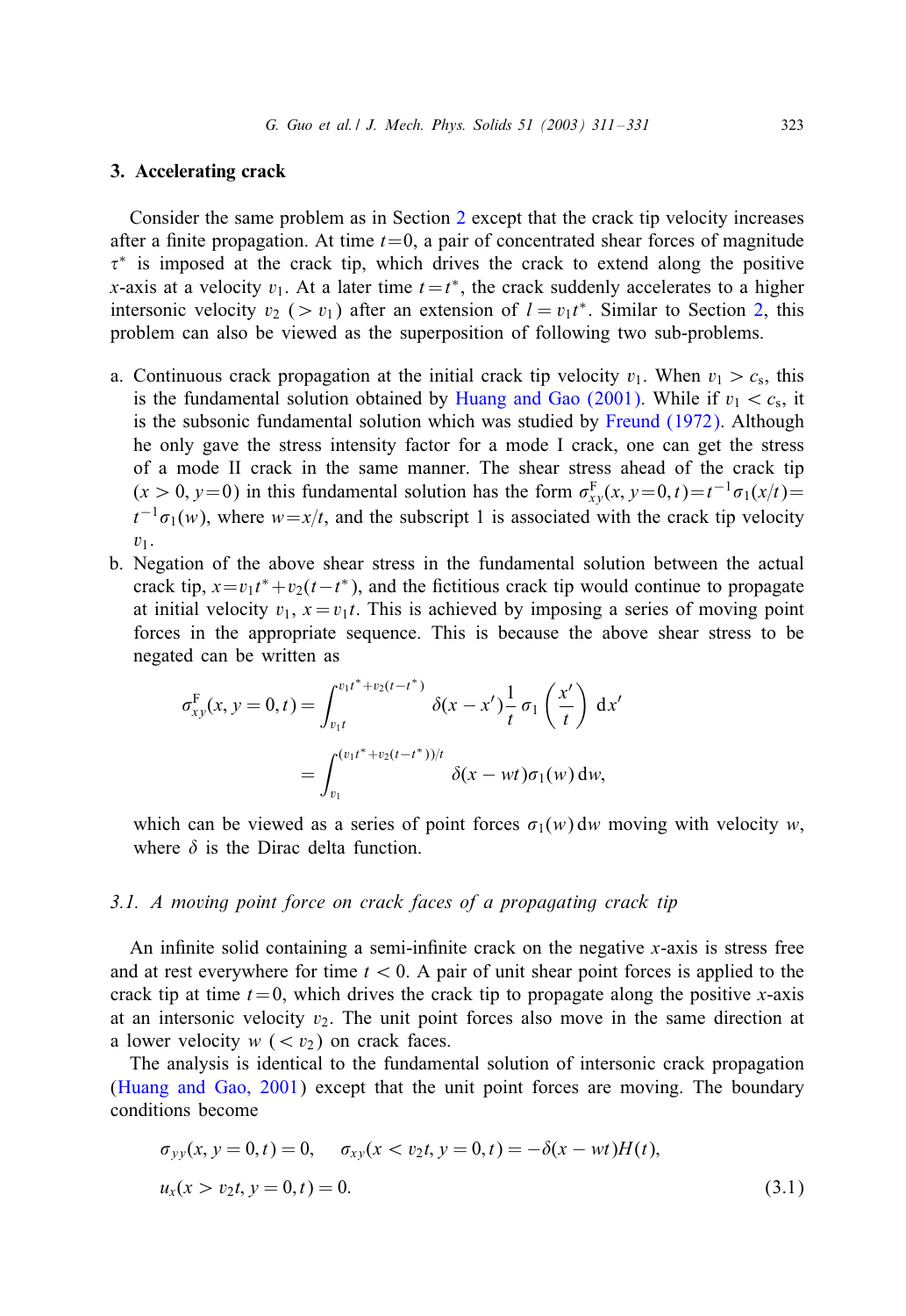<span id="page-13-0"></span>Only the stress intensity factor, which is pertinent to the accelerating crack problem, is given in the following. The stress intensity factor around an intersonic crack tip is defined by  $k_{\text{II}} = \lim_{\xi \to 0^+} \sqrt{2\pi \xi^{q_2} \sigma_{xy}}$  ( $\xi, y = 0, t$ ), where the stress singularity  $q_2$  is given in Eq.  $(2.8)$ . Following the same approach of Huang and Gao  $(2001)$ , we have obtained the stress intensity factor around an intersonic shear crack tip subjected to a pair of unit point forces moving at a lower velocity  $w (w < v_2)$  on crack faces

$$
k_{\rm II} = k(t, w, v_2),\tag{3.2}
$$

where

$$
k(t, w, v_2) = 4\sqrt{\frac{2}{\pi}}\alpha_{12}\hat{\alpha}_{s2}\frac{c_s^4(c_1 - v_2)}{v_2^2(v_2^2 - c_R^2)} f(v_2) \left(\frac{v_2^2 - c_s^2}{c_1^2 - v_2^2}\right)^{q_2}
$$
  
 
$$
\times \frac{1}{\sqrt{c_1 - w}\sqrt{v_2 - w}} \frac{s_{2+}(0)}{s_{2+}(1/(v_2 - w))} [(c_1 - v_2)t]^{q_2 - 1}.
$$
 (3.3)

Here  $\alpha_{12}$ ,  $\hat{\alpha}_{s2}$  and  $f(v_2)$  are given in Eqs. [\(2.9\)](#page-5-0) and [\(2.13\)](#page-6-0), respectively,  $s_{2+}(\zeta)/s_{2+}(0)$ is given by

$$
\frac{s_{2+}(\zeta)}{s_{2+}(0)} = \exp\left\{-\frac{\zeta}{\pi} \int_{1/(c_1 - v_2)}^{+\infty} \frac{\tan^{-1} V_{+}(r, v_2)}{r(r + \zeta)} dr\right\},\tag{3.4}
$$

which is consistent with Eq.  $(2.19)$ , and  $V_+$  is given in Eq.  $(2.14)$ .

#### *3.2. Shear stress aheadof the crack tip in the fundamental solution*

[Freund \(1972\),](#page-19-0) and [Huang and Gao \(2001\)](#page-19-0) obtained the fundamental solution for sub-Rayleigh crack propagation and intersonic crack propagation respectively, i.e., an initially stationary crack starting to propagate at a velocity  $v_1$  ( $v_1 < c_R$  or  $v_1 > c_s$ , respectively) once a pair of shear concentrated forces  $\tau^*$  are applied at time  $t = 0$  to the initial crack tip  $(x, y) = (0, 0)$ . Although Freund only gave the stress intensity factor of mode I crack, one can get the stress of mode II crack in the same way.

## *3.2.1. Shear stress aheadof the crack tip in the intersonic fundamental solution*

The shear stress ahead of the intersonic crack tip in this fundamental solution is given by

$$
\sigma_{xy}(x > v_1 t, y = 0, t) = \frac{1}{t} \sigma_1^{\text{int}} \left(\frac{x}{t}\right)
$$
\n(3.5)

and

$$
\sigma_1^{\text{int}}(w) = \frac{4}{\pi} \sqrt{\frac{v_1}{c_1^3}} \tau^* \frac{s_{1+}(0)}{s_{1+}(1/v_1)} \frac{c_s^3(c_1+w)\sqrt{c_1-w}\sqrt{w^2-c_s^2}}{w^3(w^2-c_R^2)\sqrt{w-v_1}} \times \frac{s_{1-}(0)}{s_{1-}(-1/(w-v_1))},
$$
\n(3.6)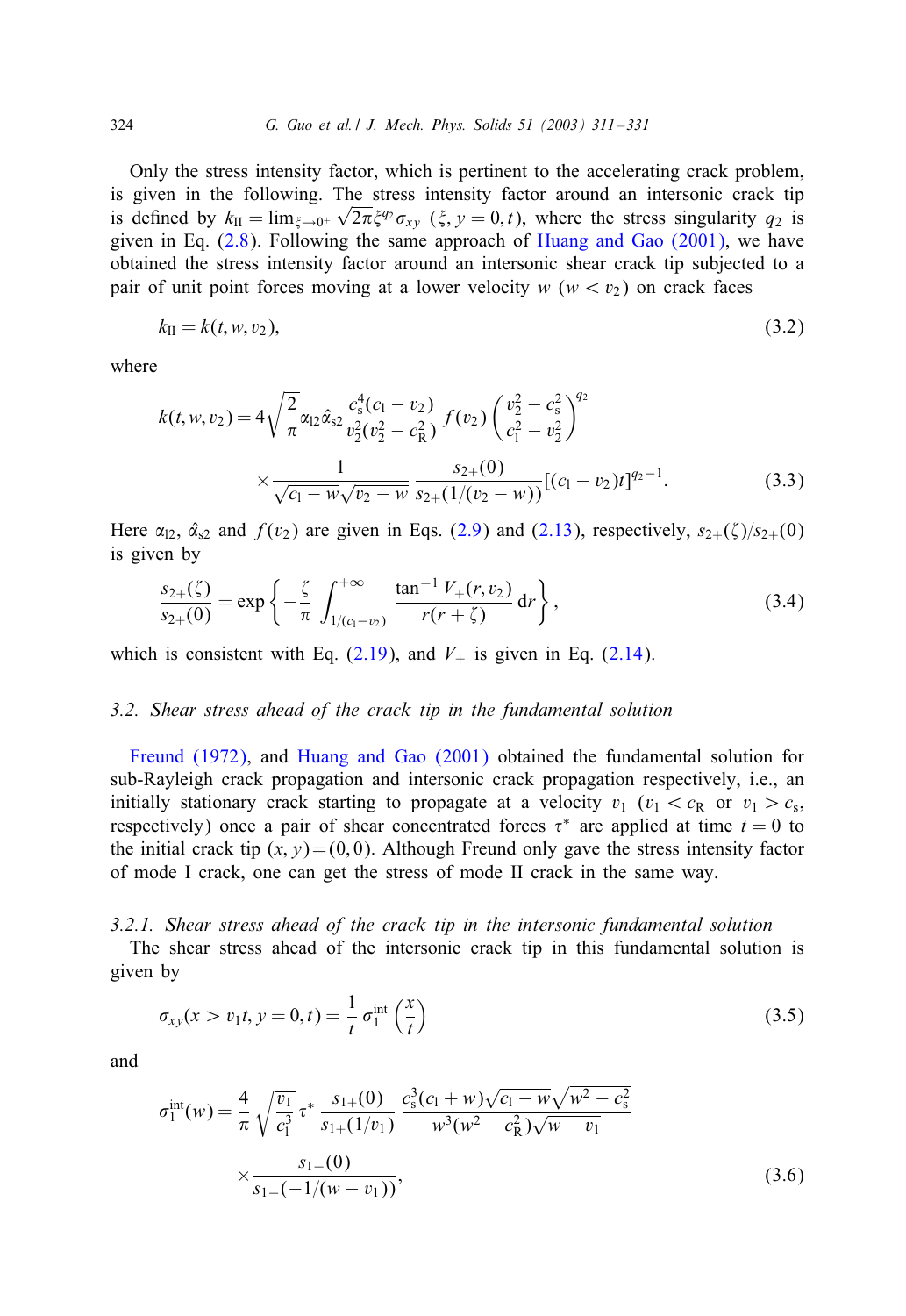<span id="page-14-0"></span>where  $s_{1+}(0)/s_{1+}(1/v_1)$  is given in Eq. [\(2.19\)](#page-7-0),

$$
\frac{s_{1-}(\zeta)}{s_{1-}(0)}
$$
\n
$$
= \exp\left\{-\frac{\zeta}{\pi} \int_{1/(c_1+v_1)}^{+\infty} \left[\frac{\pi}{2} + \left(\frac{\pi}{2} - \tan^{-1} V_{-}(r, v_1)\right) H^*(r, v_1)\right] \frac{dr}{r(r-\zeta)}\right\},
$$
(3.7)

functions  $V_$  and  $H^*$  are given in Eqs. [\(2.14\)](#page-6-0) and [\(2.15\)](#page-6-0), respectively, and once again, the subscript 1 labels quantities associated with the crack tip velocity  $v_1$ .

# *3.2.2. Shear stress aheadof the crack tip in the subsonic fundamental solution*

The shear stress ahead of the sub-Rayleigh crack tip in this fundamental solution is given by

$$
\sigma_{xy}(x > v_1 t, y = 0, t) = \frac{1}{t} \sigma_1^{\text{sub}} \left(\frac{x}{t}\right)
$$
\n(3.8)

and

$$
\sigma_1^{\text{sub}}(w) = \frac{\tau^*}{\pi w^3 c_R \sqrt{w - v_1}} \frac{\sqrt{v_1 c_s}}{\kappa s_+^{\text{sub}} (1/v_1) s_-^{\text{sub}} (-1/(w - v_1))} \frac{(c_R^2 - v_1^2) v_1^2}{(w + c_R)} \frac{1}{\sqrt{|w - c_s|}} \\ \times \left[ \frac{4}{c_l c_s} \sqrt{c_l^2 - w^2} \sqrt{|w^2 - c_s^2|} - \left(2 - \frac{w^2}{c_s^2}\right)^2 H(c_s - w) \right] H(c_l - w), \tag{3.9}
$$

where

$$
\kappa = 4\alpha_{11}\alpha_{s1} - (1 + \alpha_{s1}^2)^2, \quad \alpha_{11} = \left(1 - \frac{v_1^2}{c_1^2}\right)^{1/2}, \quad \alpha_{s1} = \left(1 - \frac{v_1^2}{c_s^2}\right)^{1/2}
$$

$$
s_{\pm}^{\text{sub}}(\zeta) = \exp\left\{-\frac{1}{\pi} \int_{1/(c_1 \mp v_1)}^{1/(c_s \mp v_1)} \tan^{-1} \times \left[\frac{4c_s^3 r^2 \sqrt{(1 - v_1 r)^2 - c_s^2 r^2} \sqrt{c_1^2 r^2 - (1 - v_1 r)^2}}{c_1 [2c_s^2 r^2 - (1 \pm v_1 r)^2]^2}\right] \frac{dr}{r \pm \zeta}.
$$
(3.10)

It is worthwhile to note that the stress decreases gradually with the increasing of  $w$ , changes its sign at  $w = c_R$ , tends to negative infinity at  $w = c_s$ , then jumps back to a positive value when  $w$  exceeds  $c_s$ .

#### *3.3. Stress intensity factor around an accelerating crack tip*

The accelerating crack solution can be obtained from the fundamental solution for intersonic crack propagation [\(Huang and Gao, 2001\)](#page-19-0) by negating the shear stress from the accelerating crack tip,  $x = v_1 t^* + v_2(t - t^*)$ , to the crack tip that would continue to propagate at initial velocity  $v_1$ ,  $x = v_1t$ . As discussed before, this shear stress in the fundamental solution has the form  $t^{-1}\sigma_1(x/t)$ , which can be equivalently represented by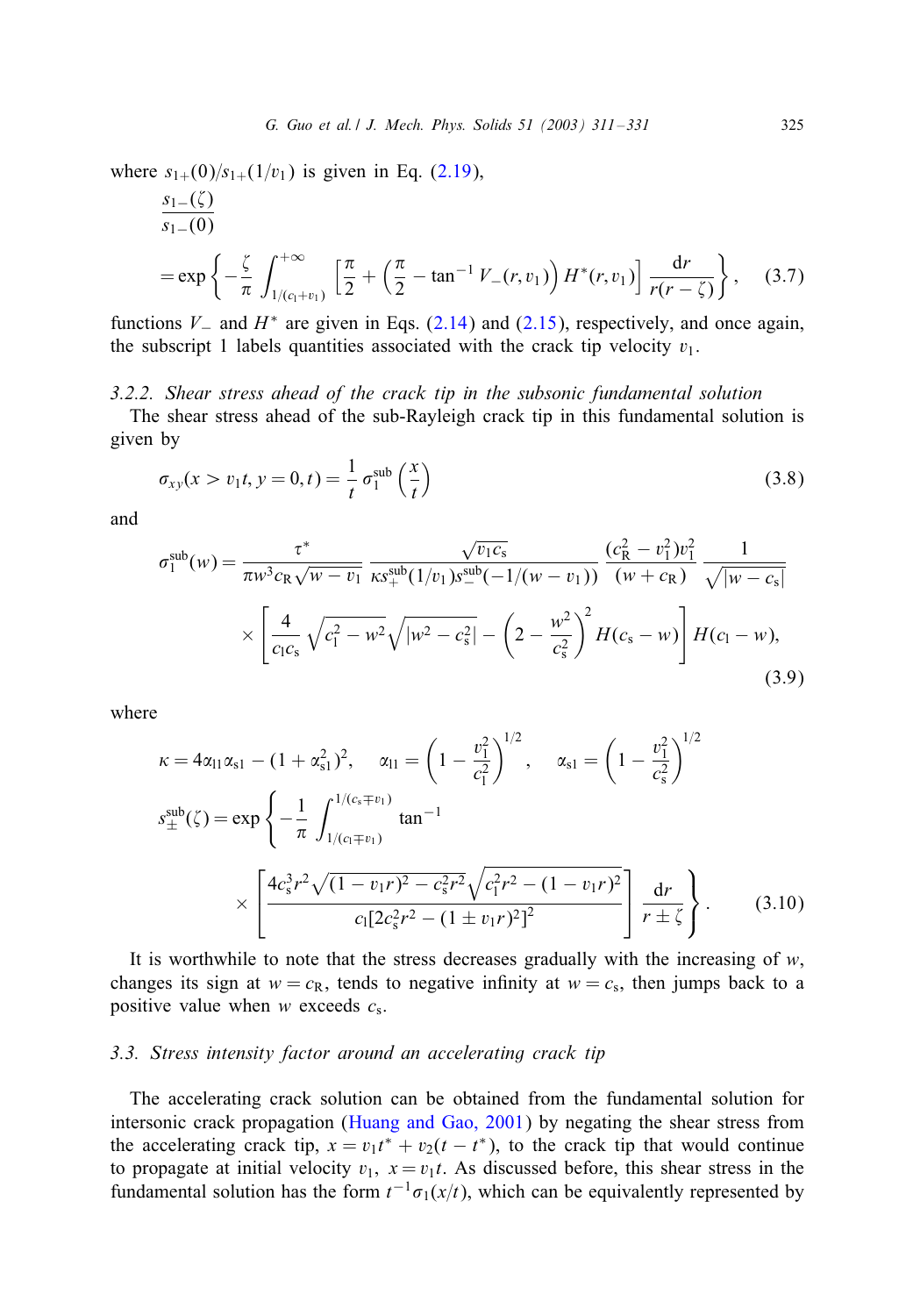<span id="page-15-0"></span>a series of point forces  $\sigma_1(w)$  dw moving with velocity w, where  $w = x/t$ . The range of w for negating the shear stress is from  $v_1$  to  $(v_1t^* + v_2(t - t^*))/t$ , corresponding to two crack tips discussed above. For a given velocity w in this range, the time  $t_w$  at which the point force  $\sigma_1(w)$  dw arrives at the accelerated crack tip location  $x = v_1 t^* + v_2(t - t^*)$ is also given by Eq. [\(2.20\)](#page-7-0).

For a pair of unit shear point forces moving with velocity  $w$  on crack faces, the stress intensity factor of the crack tip propagating with an intersonic velocity  $v_2$  ( $v_2 > w$ ) is  $k(t, w, v_2)$ , where  $k(t, w, v_2)$  is given in Eq. [\(3.3\)](#page-13-0). If a pair of shear point forces  $\sigma_1(w)$  dw begins moving at time  $t=t_w$  (instead of  $t=0$ ), then the stress intensity factor is  $k(t-t_w, w, v_2)\sigma_1(w)$  dw. The values of  $\sigma_1$  are given in Eqs. [\(3.6\)](#page-13-0) and [\(3.9\)](#page-14-0) for intersonic and subsonic crack propagation, respectively. Since both  $\sigma_1$  in Eqs. [\(3.6\)](#page-13-0) and [\(3.9\)](#page-14-0) and  $t_w$  in Eq. [\(2.20\)](#page-7-0) are functions of w, the stress intensity factor of the accelerated crack tip can be summed over the entire range of w, from  $v_1$  to  $(v_1t^* + v_2(t - t^*))/t$ . Since stresses in the fundamental solution are not singular around the accelerated crack tip  $x = v_1 t^* + v_2(t - t^*)$ , only the moving point-force solution contributes to the stress intensity factor  $K_{II}$  of the accelerated crack tip, which gives  $K_{II}$  as

$$
K_{\text{II}}(t, v_1, v_2) = \int_{(v_1 t^* + v_2(t - t^*))/t}^{v_1} k(t - t_w, w, v_2) \sigma_1(w) \, dw. \tag{3.11}
$$

The substitution of k,  $\sigma_1$  and  $t_w$  in Eqs. [\(3.3\)](#page-13-0), [\(3.6\)](#page-13-0), [\(3.9\)](#page-14-0) and [\(2.20\)](#page-7-0) into Eq. (3.11) and the change of integration variable to  $\eta = 1/(w - v_1)$  give the stress intensity factor presiding over an accelerated intersonic or sub-Rayleigh crack tip as

$$
K_{II}(t, v_1, v_2) = \sqrt{\frac{2}{\pi}} 4\alpha_{12} \hat{\alpha}_{s2} \frac{c_s^4 (c_1 - v_2)}{v_2^2 (v_2^2 - c_R^2)} f(v_2) \left(\frac{v_2^2 - c_s^2}{c_1^2 - v_2^2}\right)^{q_2}
$$
  
 
$$
\times \int_{\frac{1}{(v_2 - v_1)(1 - t^*/t)}}^{+\infty} \frac{1}{\sqrt{(c_1 - v_1)\eta - 1} \sqrt{(v_2 - v_1)\eta - 1}} \frac{s_{2+}(0)}{s_{2+}[\frac{\eta}{(v_2 - v_1)\eta - 1}]}
$$
  

$$
\left\{ (c_1 - v_2) \left[ t - \frac{(v_2 - v_1)t^*\eta}{(v_2 - v_1)\eta - 1} \right] \right\}^{q_2 - 1} \sigma_1 \left( v_1 + \frac{1}{\eta} \right) \frac{d\eta}{\eta}, \qquad (3.12)
$$

where functions f and  $s_{2+}/s_{2+}(0)$  are given in Eqs. [\(2.13\)](#page-6-0) and [\(3.4\)](#page-13-0), and the values of  $\sigma_1$  are assigned in Eqs. [\(3.6\)](#page-13-0) and [\(3.9\)](#page-14-0) for the intersonic and sub-Rayleigh cases, respectively. After some lengthy calculations, it can be shown that Eq. (3.12) agrees with the fundamental solution for intersonic crack propagation [\(Huang and Gao, 2001\)](#page-19-0) at the limit  $v_2 = v_1$ , and also with the asymptotic limit in Eq. [\(2.26\)](#page-10-0) as time  $t \to \infty$ .

The stress intensity factor in Eq. (3.11) at the instant of crack tip acceleration ( $t \rightarrow$  $t^*$ +0) is zero, finite, and infinite depending on whether the stress singularity of accelerated crack tip is stronger than  $(q_2 > q_1)$ , the same as  $(q_2 = q_1)$ , or weaker than  $(q_2 < q_1)$ that before acceleration. The same asymptotic behavior has also been observed in Sec-tion [2](#page-3-0) for a decelerated crack tip. When  $v_1$  is sub-Rayleigh, the square-root singularity  $(q_1 = \frac{1}{2})$  of stress always prevails. Accordingly, the stress intensity factor at the instant of crack tip acceleration from a sub-Rayleigh to an intersonic speed always vanishes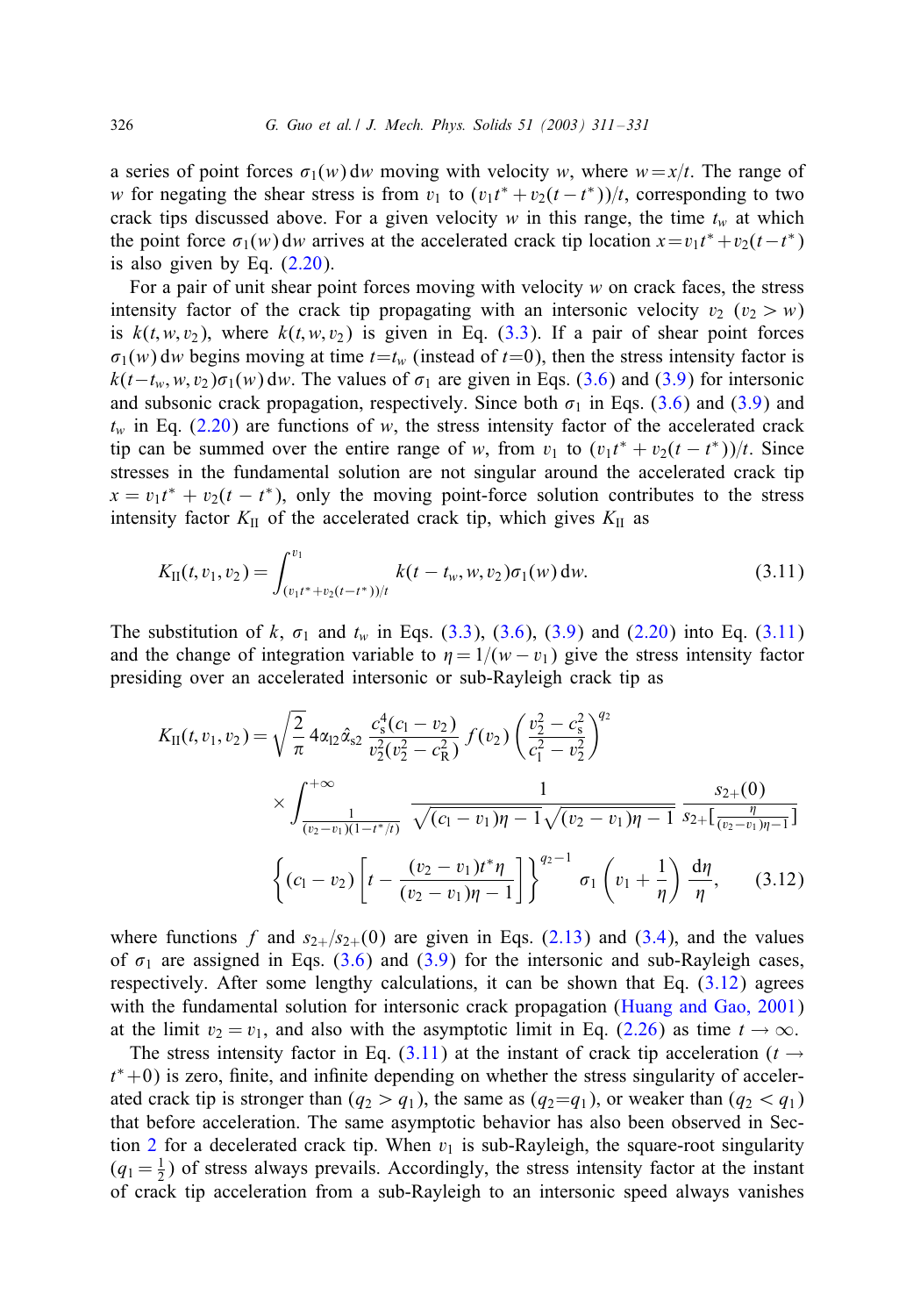<span id="page-16-0"></span>

Fig. 3. The stress intensity factor,  $K_{II}$ , normalized by  $K_{II}(t \to \infty)$ , around a crack tip that suddenly accelerates from an intersonic velocity,  $v_1$ , to another intersonic velocity,  $v_2$ . Time t is normalized by the crack propagation time  $t^*$ ; Poisson's ratio  $v = \frac{1}{3}$ . The initial crack tip velocity is  $v_1 = 1.25c_s$ , the crack is suddenly accelerated to (a)  $v_2 = 1.4c_s$  and (b)  $v_2 = 1.7c_s$ .



Fig. 4. The stress intensity factor,  $K_{II}$ , normalized by  $K_{II}(t \to \infty)$ , around a crack tip that suddenly accelerates from a sub-Rayleigh velocity,  $v_1$ , to an intersonic velocity,  $v_2$ . Time t is normalized by the crack propagation time  $t^*$ ; Poisson's ratio  $v = \frac{1}{3}$ . The initial velocity is  $v_1 = 0.9c_s$ , and is accelerated to (a)  $v_2 = 1.1c_s$  and (b)  $v_2 = 1.9c_s$ .

except for the case of  $v_2 = \sqrt{2}c_s$ . This implies once again that, contrary to sub-Rayleigh crack growth, intersonic crack propagation has the history dependence.

Figs. 3 and 4 show the stress intensity factor  $K_{II}$  in Eq. [\(3.12\)](#page-15-0) versus normalized time  $t/t^*$ , where  $K_{II}$  is normalized by its limit  $K_{II}(t \to \infty)$  in the right-hand side of Eq. [\(2.26\)](#page-10-0). The Poisson's ratio is  $v = \frac{1}{3}$ , which gives a longitudinal wave speed of  $c_1 = 2c_s$ and a Rayleigh wave speed of  $c_R=0.93c_s$ . Fig. 3 refers to the case of crack acceleration from an intersonic speed  $v_1 = 1.25c_s$  to a different intersonic speed. Two calculations are carried out for  $v_2 = 1.4c_s$  and  $v_2 = 1.7c_s$ . For the first case (Fig. 3a), the crack tip singularity increases after the velocity jump, so the corresponding stress intensity factor rises, first rapidly and then gradually, from zero to unity. For the second case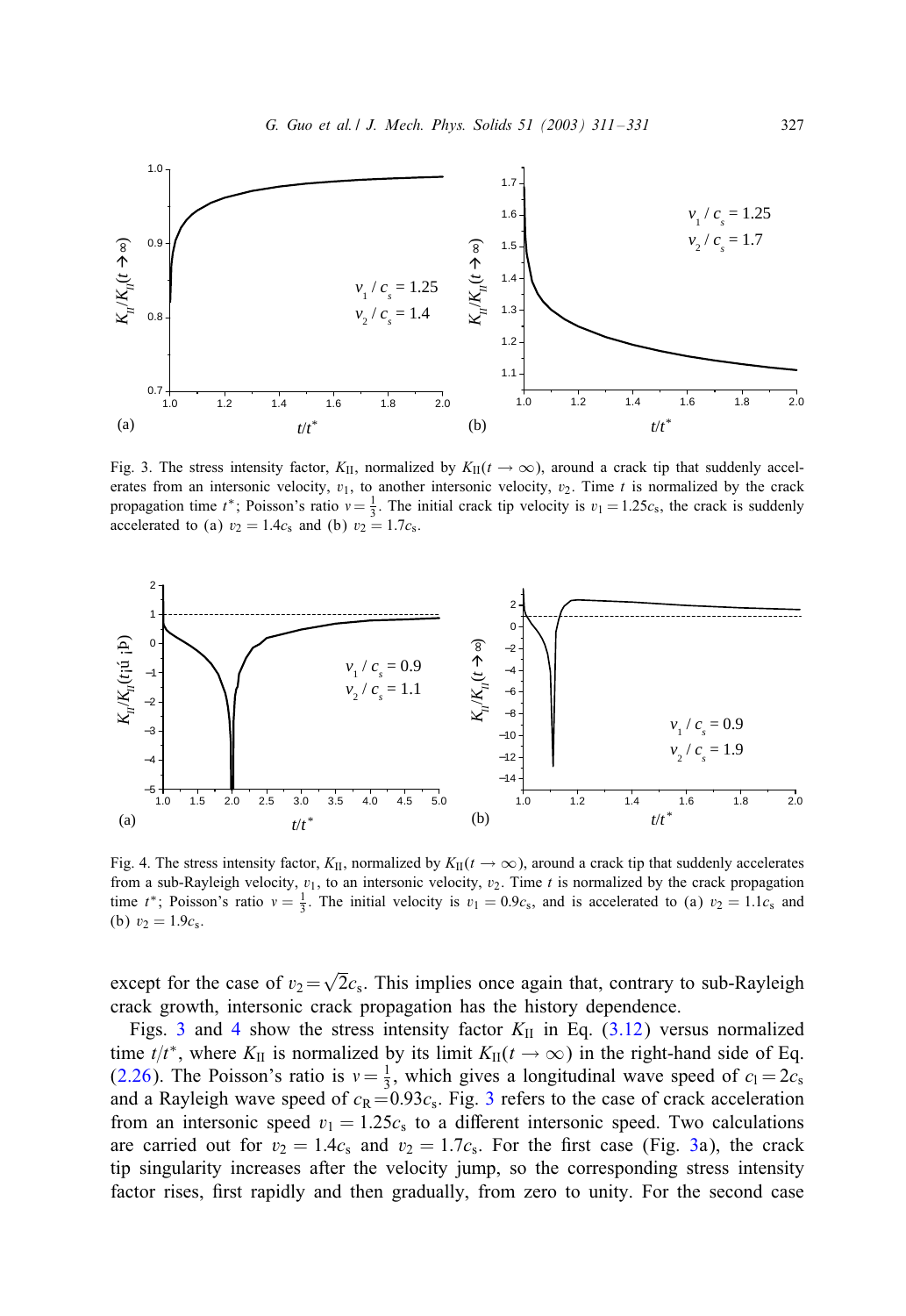(Fig. [3b](#page-16-0)), the crack tip singularity decreases after the velocity jump, the corresponding stress intensity factor declines, first rapidly and then gradually, from infinity to unity. After sudden velocity jump, the steady-state intersonic solution corresponding to  $v_2$ cannot be fully achieved in a finite time period.

When a crack travels at a subsonic speed, the shear wave front induced by the sudden application of a pair of tangential point forces travels ahead of the crack tip. If that (previously subsonic) crack suddenly accelerates to an intersonic cracking speed, one would expect distinct transitions at two critical instants. The first instant happens right at the velocity switch, a sudden drop of the stress singularity (from  $-\frac{1}{2}$  to  $-q$ ), leading to a rapid declination of stress. The second critical instant occurs when the intersonic crack catches up with the shear wave front generated by the point forces. The subsonic stress solution, as described in Eq. [\(3.9\)](#page-14-0), includes a jump in the integrand at shear wave speed, and consequently a sudden slop change in the shear stress response. Moreover, due to the singularity in Eq. [\(3.9\)](#page-14-0), the stress intensity factor will decrease to negative infinity when the crack catches up with the shear wave. To visualize the anticipated changes in the crack tip stress intensity factor, we plot in Fig. [4](#page-16-0) the stress intensity factor history of a sub-Rayleigh crack with an initial tip velocity  $v_1=0.9c_s$  accelerating suddenly to the crack tip velocity of  $v_2=1.1c_s$  (Fig. [4a](#page-16-0)) and 1.9cs (Fig. [4b](#page-16-0)). The former case corresponds to the cross-over of the velocity forbidden zone from the Rayleigh wave speed to the shear wave speed; while the latter simulates the velocity jump from just under the Rayleigh wave speed to just under the longitudinal wave speed. For both cases, the crack tip in the previous sub-Rayleigh regime has a stronger singularity  $(r^{-1/2})$ , so the stress intensity factors are unbounded immediately after the crack acceleration. The second critical instances for two cases are  $t = 2t^*$ when  $v_2 = 1.1c_s$ , and  $t = (10/9)t^*$  when  $v_2 = 1.9c_s$ , as evidenced in Figs. [4a](#page-16-0) and b, respectively. One observes from Figs. [4a](#page-16-0) and b that the sign of shear stress changes after the velocity jump. The crack tip is first sheared in one direction, then sheared in the opposite direction, due to the intersonic crack catches up with, then breaks away from the shear wave front generated by the point forces. In contrast to a mode I crack, a mode II crack can be driven to propagate by either positive or negative shear stress. Therefore, the sudden velocity change of a shear crack confronts no insurmountable barrier. That observation may shed some light to the cross-over of the velocity forbidden zone between the Rayleigh wave and the shear wave speed. It is also observed that the limit  $K_{\text{II}}(t \to \infty)$  is only reached asymptotically, i.e., not at any finite time since the shear and Rayleigh waves trailing behind need a long time to fade away.

#### 4. Concluding remarks and discussion

Motivated by the recent progress on intersonic crack growth that undergoing abrupt changes in crack tip velocity, the present work presents analytical solutions for a sub-Rayleigh or an intersonic crack either accelerating or decelerating to a different (sub-Rayleigh or intersonic) cracking speed. Four cases are examined. The case of crack acceleration from a sub-Rayleigh speed to an intersonic speed is explored to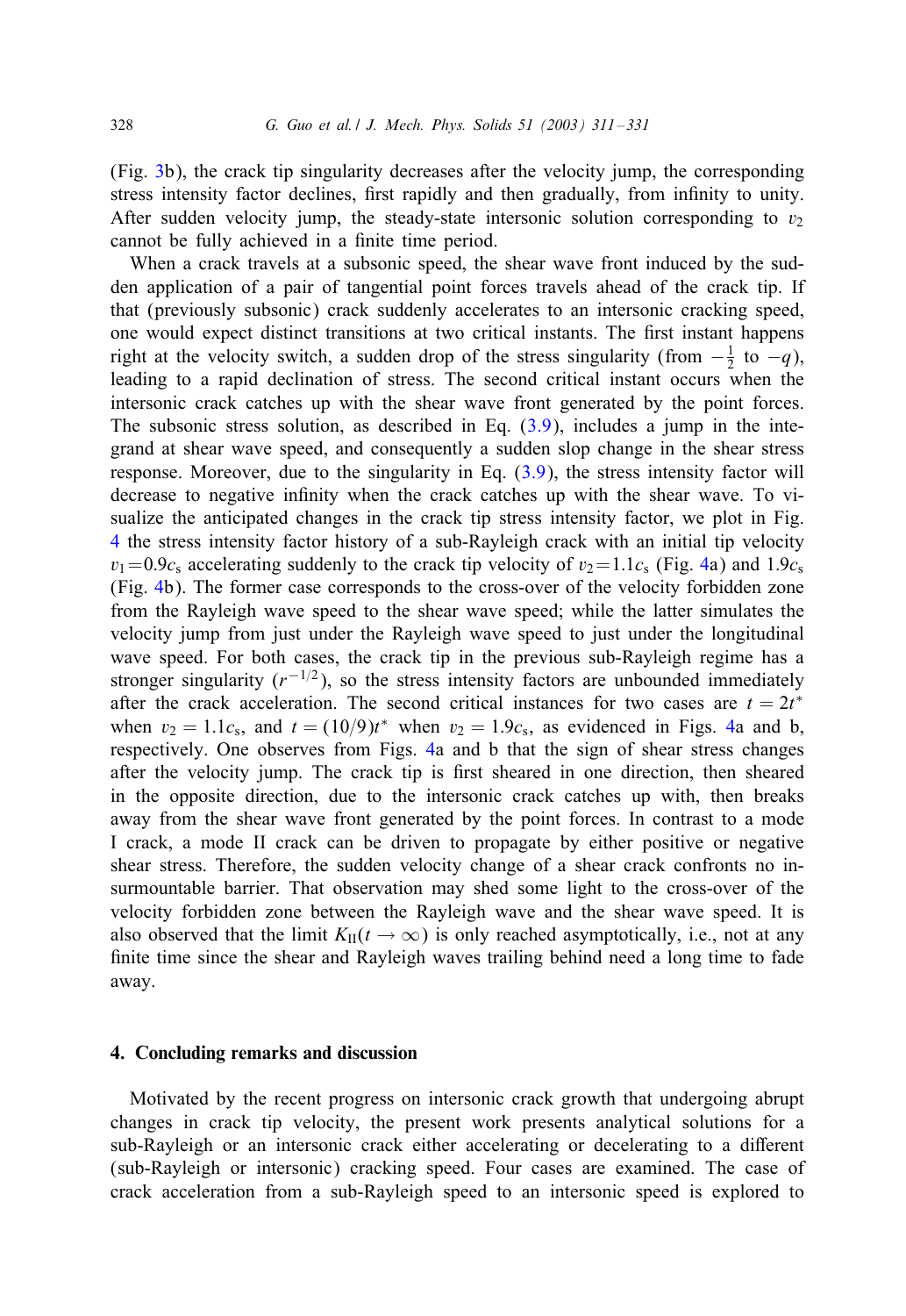delineate two situations: (1) crack speeding across the forbidden velocity zone from the Rayleigh wave speed to the shear wave speed, as shown in Fig. [4a](#page-16-0); and (2) the observed phenomenon of crack speed jump from just below the Rayleigh wave speed to just below the longitudinal wave speed [\(Rosakis et al., 1999;](#page-19-0) [Needleman, 1999;](#page-19-0) [Needleman and Rosakis, 1999;](#page-19-0) [Abraham and Gao, 2000;](#page-19-0) [Gao et al., 2001\)](#page-19-0), as shown in Fig. [4b](#page-16-0). The case of crack deceleration from an intersonic speed to the sub-Rayleigh regime features the catch up of the trailing waves, namely the sub-Rayleigh solution is recovered when the trailing shear wave and Rayleigh surface wave catch up with the decelerated crack tip. The cases of an intersonic crack deceleration or acceleration to another intersonic crack are shown to be extensively history dependent. The effect of previous intersonic crack propagation history cannot be erased over a 5nite time span. This is the fundamental difference between sub-Rayleigh and intersonic cracks.

For the subsonic case, the method of superposition can be exercised at any time. For a crack propagating at a subsonic speed, the stress intensity factor does not depend on the history if the crack is loaded by time-independent force [\(Freund 1972, 1990\)](#page-19-0). Regardless of the variation in crack speeds, the elastic field emitted from the crack tip after the velocity change is always self-similar. Unfortunately, the recent works by [Huang and Gao \(2002\),](#page-19-0) as well as our calculations, show the strong history dependence of the stress intensity factor for an intersonic crack.

A propagating crack differs from a moving dislocation since the latter possesses inertia. Accordingly, an infinite amount of time is required for a moving dislocation, subsonic or intersonic, to approach equilibrium. In this aspect, a sub-Rayleigh crack is very different from a subsonic dislocation. However, in the intersonic regime, cracks and dislocations show similar behavior in that they require time to change from one steady state to another.

For a crack to change its speed continuously, [Broberg \(1999b\)](#page-19-0) argued that the method of superposition might be used repeatedly. One then might expect that the present solution could serve as a building block for the general crack propagating history in the intersonic or sub-Rayleigh ranges. However, a distinction has to be made between the solutions of the first and the subsequent velocity jumps. When the crack changes its speed for the first time, the calculation such as proceeded in the present paper is facilitated by the property of self-similarity, as observed in [Broberg \(1999b\).](#page-19-0) Even for this case, the analytical result obtained is rather intricate so that the numerical evaluation has to be invoked to observe its property. After the first change of speed, the elastic field is no longer self-similar. That would lead to a more difficult, if not impossible, process to obtain a solution of analytical feature.

## Acknowledgements

W.Y. and Y.H. acknowledge the support from NSFC for the joint research collaboration grant between them on intersonic fracture investigation. Y.H. and A.J.R. acknowledge the support from ONR (#N00014-01-1-0205 and #N00014-95-1-0453, respectively, under program monitor Dr. Y.D.S. Rajapakse).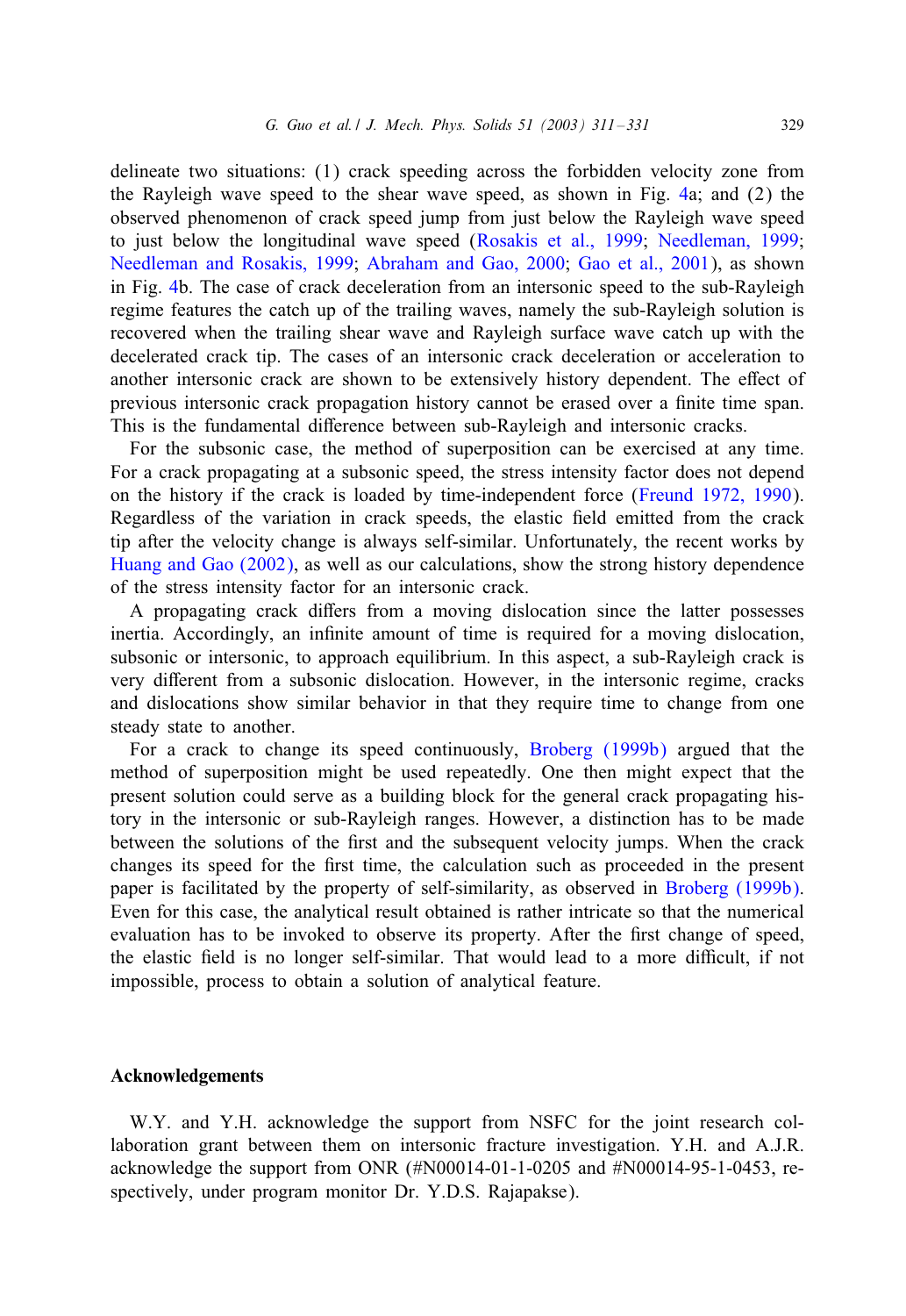#### <span id="page-19-0"></span>**References**

Abraham, F.F., Gao, H., 2000. How fast can cracks propagate? Phys. Rev. Lett. 84, 3113–3116.

- Andrews, D.J., 1976. Rupture velocity of plane strain shear cracks. J. Geophys. Res. 81, 5679–5687.
- Antipov, Y.A., Willis, J.R., 2002. Transient loading of a rapidly-advancing crack in a viscoelastic medium. Mech. Mater., in press.
- Archuleta, R.J., 1982. Analysis of near source static and dynamic measurements from the 1979 imperial valley earthquake. Bull. Seismol. Soc. Am. 72, 1927–1956.
- Beroza, G.C., Spudich, P., 1988. Linearized inversion for fault rupture behavior—application to the 1984 Morgan-Hill, California, earthquake. J. Geophys. Res. 93, 6275–6296.
- Broberg, K.B., 1989. The near-tip field at high crack velocities. Int. J. Fract.  $39$ ,  $1-13$ .
- Broberg, K.B., 1994. Intersonic bilateral slip. Geophys. J. Int. 119, 706–714.
- Broberg, K.B., 1999a. Intersonic crack propagation in an orthotropic material. Int. J. Fract. 99, 1–11.
- Broberg, K.B., 1999b. Intersonic mode II crack acceleration. Fatigue Fract. Eng. Mater. Struct. 22, 17–24.
- Brock, L.M., 1977. Two basic problems of plane crack extension: a unified treatment. Int. J. Eng. Sci. 15, 527–536.
- Burridge, R., 1973. Admissible speeds for plane strain shear cracks with friction but lacking cohesion. Geophys. J. Roy. Soc. London 35, 439–455.
- Burridge, R., Conn, G., Freund, L.B., 1979. The stability of a rapid mode II shear crack with finite cohesive traction. J. Geophys. Res. 85, 2210–2222.
- Coker, D., Rosakis, A.J., 2001. Experimental observations of intersonic crack growth in assymmetrically loaded unidirectional composite plates. Philos. Mag. A 81 (3), 571–595.
- Ellsworth, W.L., Celebi, M., 1999. Near field displacement time histories of the M 7.4 Kocaeli (Izimit), Turkey, earthquake of August 17, 1999. EOS Trans. Am. Geophys. Union 80 (46), F648.
- Freund, L.B., 1972. Crack propagation in an elastic solid subjected to general loading. II. Nonuniform rate of extension. J. Mech. Phys. Solids 20, 141–152.
- Freund, L.B., 1979. The mechanics of dynamics shear crack propagation. J. Geophys. Res. 84, 2199–2209.
- Freund, L.B., 1990. Dynamic Fracture Mechanics. Cambridge University Press, Cambridge, UK.
- Gao, H., Huang, Y., Gumbsch, P., Rosakis, A.J., 1999. On radiation-free transonic motion of cracks and dislocations. J. Mech. Phys. Solids 47, 1941–1961.
- Gao, H., Huang, Y., Abraham, F., 2001. Continuum and atomistic studies of intersonic crack propagation. J. Mech. Phys. Solids 49, 2113–2132.
- Geubelle, P.H., Kubair, D., 2001. Intersonic crack propagation in homogeneous media under shear dominated loading: numerical analysis. J. Mech. Phys. Solids 49, 571–687.
- Huang, Y., Gao, H., 2001. Intersonic crack propagation. Part I: the fundamental solution. J. Appl. Mech. 68, 169–175.
- Huang, Y., Gao, H., 2002. Intersonic crack propagation. Part II: suddenly Stopping Crack. J. Appl. Mech. 69, 76–80.
- Huang, Y., Wang, W., Liu, C., Rosakis, A.J., 1999. Analysis of intersonic crack growth in unidirectional fiber-reinforced composites. J. Mech. Phys. Solids 47, 1893-1916.
- Kostrov, B.V., 1975. On the crack propagation with variable velocity. Int. J. Fract. 11, 47–56.
- Needleman, A., 1999. An analysis of intersonic crack growth under shear loading. ASME J. Appl. Mech. 66, 847–857.
- Needleman, A., Rosakis, A.J., 1999. The effect of bond strength and loading rate on the conditions governing the attainment of intersonic crack growth along interfaces. J. Mech. Phys. Solids 47, 2411–2449.
- Rosakis, A.J., Samudrala, O., Coker, D., 1999. Cracks faster than the shear wave speed. Science 284, 1337–1340.
- Rosakis, A.J., Samudrala, O., Coker, D., 2000. Intersonic shear crack growth along weak planes. Mater. Res. Innovation 3, 236–243.
- Simonov, I.V., 1983. Behavior of solutions of dynamic problems in the neighborhood of the edge of a cut moving at transonic speed in an elastic medium. Mech. Solids 18, 100–106.
- Wald, D.J., Heaton, T.H., 1994. Spatial and temporal distribution of slip for the 1992 Landers, California, earthquake. Bull. Seismol. Soc. Am. 84, 668–691.